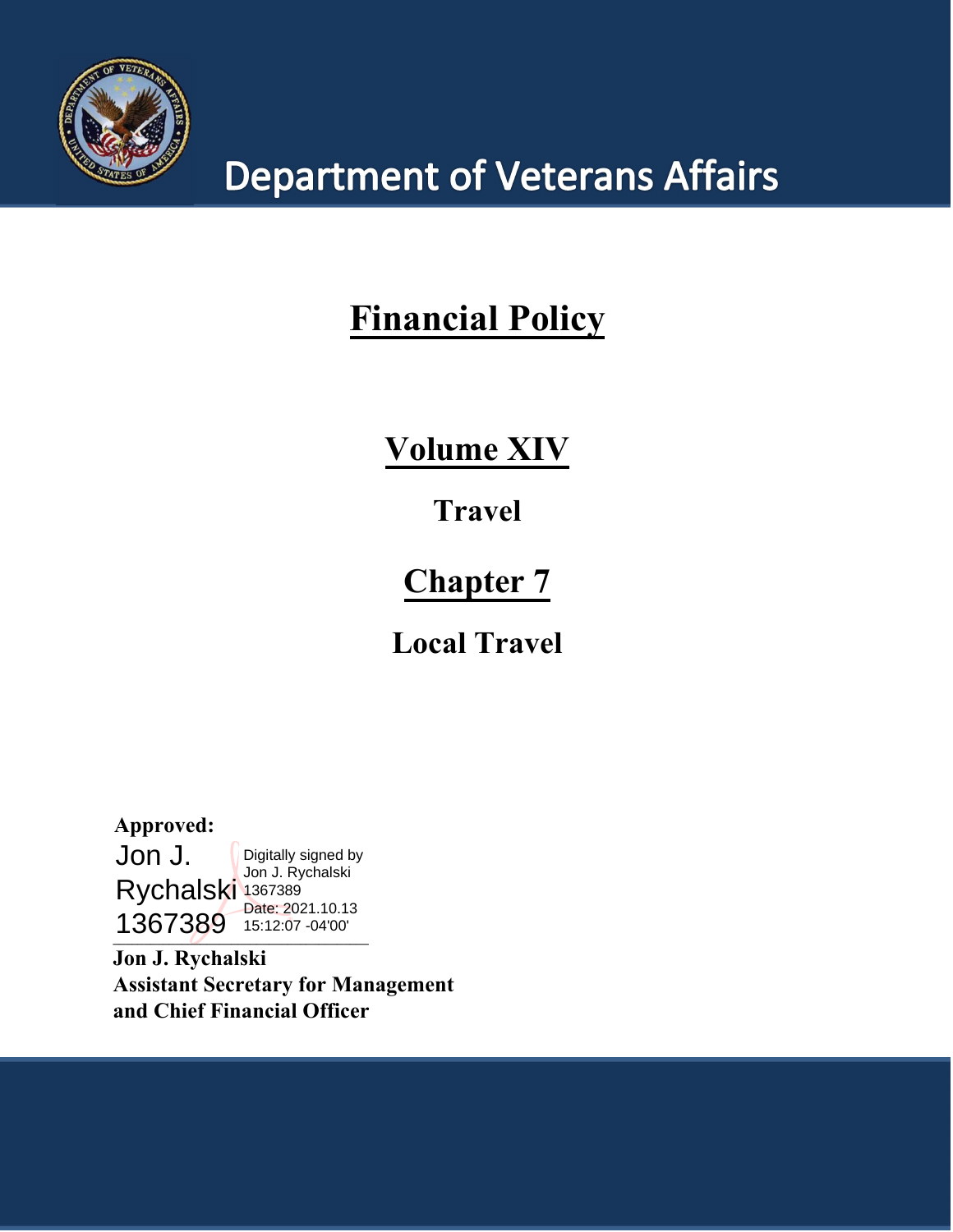| 070505 Authorizing Lodging and/or Meal Expenses in the Local Area as         |
|------------------------------------------------------------------------------|
| 070506 Authorization of Occasional Meals in the Local Area at Conferences or |
|                                                                              |
|                                                                              |
|                                                                              |
|                                                                              |
| 18<br>0708 Questions                                                         |
|                                                                              |
|                                                                              |
| Appendix C: Procedures for Requesting Approval for the Necessary Expenses of |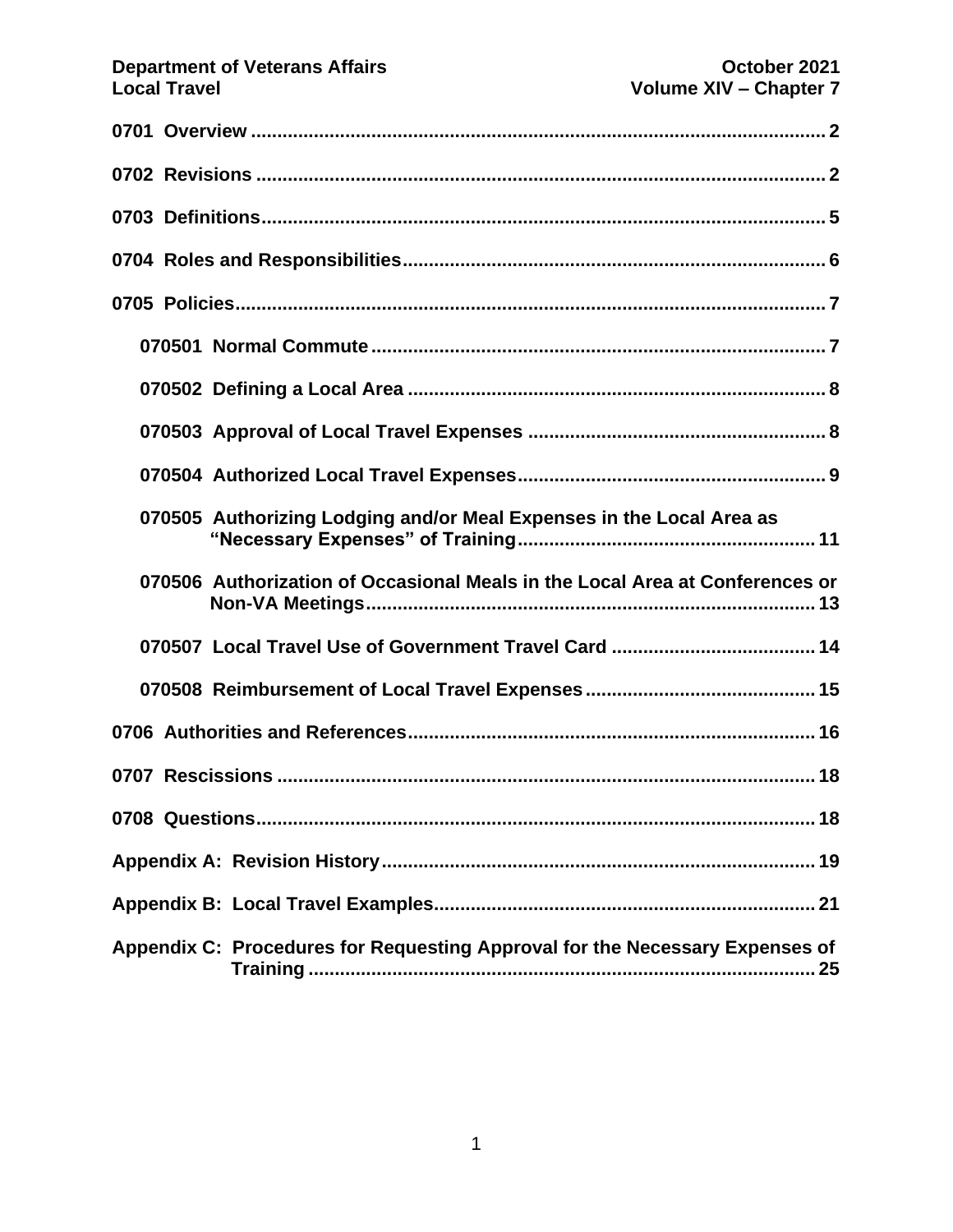#### <span id="page-2-0"></span>**0701 Overview**

This chapter establishes the Department of Veterans Affairs (VA) financial policies and procedures regarding local travel. The Federal Travel Regulation (FTR), as prescribed under [FTR Chapters 300-304,](https://www.ecfr.gov/cgi-bin/text-idx?gp=&SID=904986730b04a8033358f586de32c1f0&mc=true&tpl=/ecfrbrowse/Title41/41subtitleF.tpl) provides authority to agencies to define a local radius for official business travel either at or in the vicinity of the official duty station within which per diem will not be allowed.

Key points covered in this chapter:

- All local travel claims are required to be processed in VA's travel system;
- The Financial Service Center (FSC) will cancel local travel claims not submitted and approved within 45 days of the travel end date
- Supervisory approval is required in advance of conducting local travel activities;
- Employees who are authorized to perform official travel either within their official duty station's defined local area, or within 50 miles of an employee's residence, will be reimbursed authorized local travel expenses in excess of their normal daily commute;
- Reimbursement of expenses while in local travel status is based upon actual costs incurred not upon per diem and the reimbursement of actual cost incurred (for lodging and/or meal(s)) may only be authorized in very limited situations; and
- A formal VA travel system authorization may be required for certain types of local travel expenses (e.g., transportation expense such as a rental car, or a lodging exception [\(FTR §301-50.3\)](https://www.gsa.gov/policy-regulations/regulations/federal-travel-regulation-ftr?asset=101537)).

| <b>Section</b>                                                                                                                  | <b>Revision</b>                                                                                                                                                  | <b>Office</b>        | <b>Reason for</b><br>Change                                                                                        | <b>Effective</b><br><b>Date</b> |
|---------------------------------------------------------------------------------------------------------------------------------|------------------------------------------------------------------------------------------------------------------------------------------------------------------|----------------------|--------------------------------------------------------------------------------------------------------------------|---------------------------------|
| 0704 Roles and<br><b>Responsibilities</b>                                                                                       | Updated delegation of<br>authority roles and<br>responsibilities relating to<br>approval of the exception<br>for lodging and meal<br>expenses in the local area. | <b>OFP</b><br>(047G) | Secretary of VA<br>(SECVA)<br>Memorandum,<br>"Delegation of<br>Authority for<br><b>Travel and</b><br>Conferences". | October<br>2021                 |
| 070505<br>Authorizing<br>Lodging and<br><b>Meal Expenses</b><br>in the Local Area<br>as "Necessary<br>Expenses" of<br>Training. | Updated delegation of<br>authority roles and<br>responsibilities relating to<br>approval of the exception<br>for lodging and meal<br>expenses in the local area. | <b>OFP</b><br>(047G) | <b>SECVA</b><br>Memorandum,<br>"Delegation of<br>Authority for<br><b>Travel and</b><br>Conferences".               | October<br>2021                 |

#### <span id="page-2-1"></span>**0702 Revisions**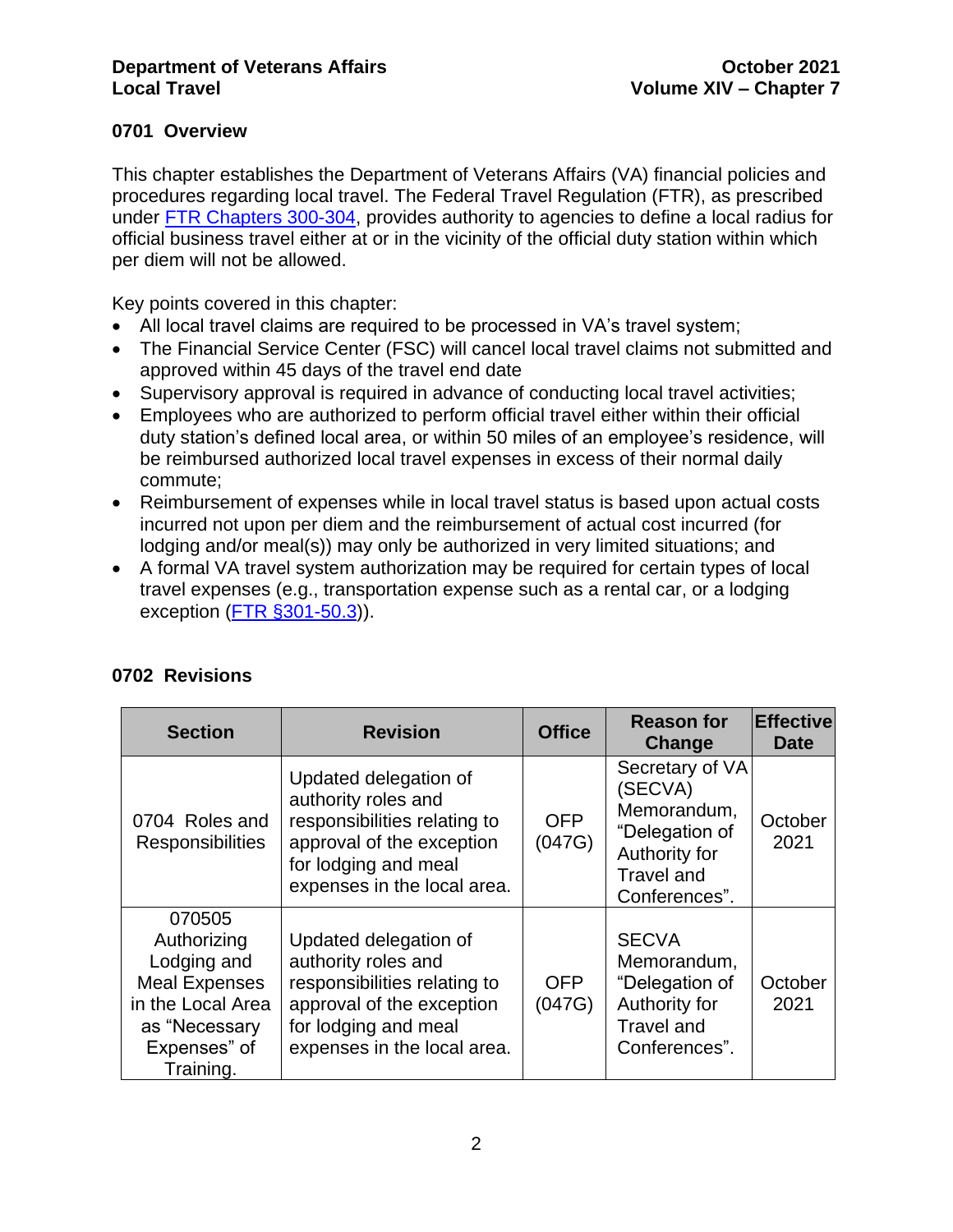| <b>Section</b>                                                                                          | <b>Revision</b>                                                                                                                                                                     | <b>Office</b>        | <b>Reason for</b><br>Change                                                                          | <b>Effective</b><br><b>Date</b> |
|---------------------------------------------------------------------------------------------------------|-------------------------------------------------------------------------------------------------------------------------------------------------------------------------------------|----------------------|------------------------------------------------------------------------------------------------------|---------------------------------|
| 0707<br><b>Rescissions</b>                                                                              | <b>Rescinded VA Financial</b><br>Policy Volume XIV<br>Chapter 7, Local Travel,<br><b>June 2018</b>                                                                                  | <b>OFP</b><br>(047G) | <b>General Update</b>                                                                                | October<br>2021                 |
| Appendix C:<br>Procedures for<br>Requesting<br>Approval for the<br>Necessary<br>Expenses of<br>Training | <b>Updated designated</b><br>positions with authority to<br>approve necessary<br>expenses of training in the<br>Sample Memo.                                                        | <b>OFP</b><br>(047G) | <b>SECVA</b><br>Memorandum,<br>"Delegation of<br>Authority for<br><b>Travel and</b><br>Conferences". | October<br>2021                 |
| Various                                                                                                 | Reformatted to new policy<br>format and completed five-<br>year update.                                                                                                             | <b>OFP</b><br>(047G) | Reorganized<br>chapter layout.                                                                       | June<br>2018                    |
| Overview<br>0701                                                                                        | Updated to include key<br>topics.                                                                                                                                                   | <b>OFP</b><br>(047G) | Leadership<br>organizational<br>change.                                                              | June<br>2018                    |
| 0703 Definitions                                                                                        | <b>Added Commuting Cost</b><br>definition. Updated<br>definitions and removed<br>definitions not under<br>Section 0705.                                                             | <b>OFP</b><br>(047G) | General policy<br>update.                                                                            | June<br>2018                    |
| 0704 Roles and<br><b>Responsibilities</b>                                                               | Updated to reflect revised<br>policy adding Approving<br><b>Officials and Employee</b><br>Travelers.                                                                                | <b>OFP</b><br>(047G) | General policy<br>update.                                                                            | June<br>2018                    |
| 0705 Policies                                                                                           | Consolidated duplicate<br>policy guidance under this<br>section. Re-organized sub-<br>sections. Added FTR<br>references.                                                            | <b>OFP</b><br>(047G) | General policy<br>update.                                                                            | June<br>2018                    |
| 070501                                                                                                  | Clarified treatment of<br>transit benefits in<br>determining excess cost of<br>daily commute.                                                                                       | <b>OFP</b><br>(047G) | General policy<br>update.                                                                            | June<br>2018                    |
| 070502                                                                                                  | Changed the VACO local<br>defined area to a 50 mile<br>radius. Clarified either a<br>defined local area, or a 50<br>mile radius from an<br>employee's residence is<br>local travel. | <b>OFP</b><br>(047G) | General policy<br>update.                                                                            | June<br>2018                    |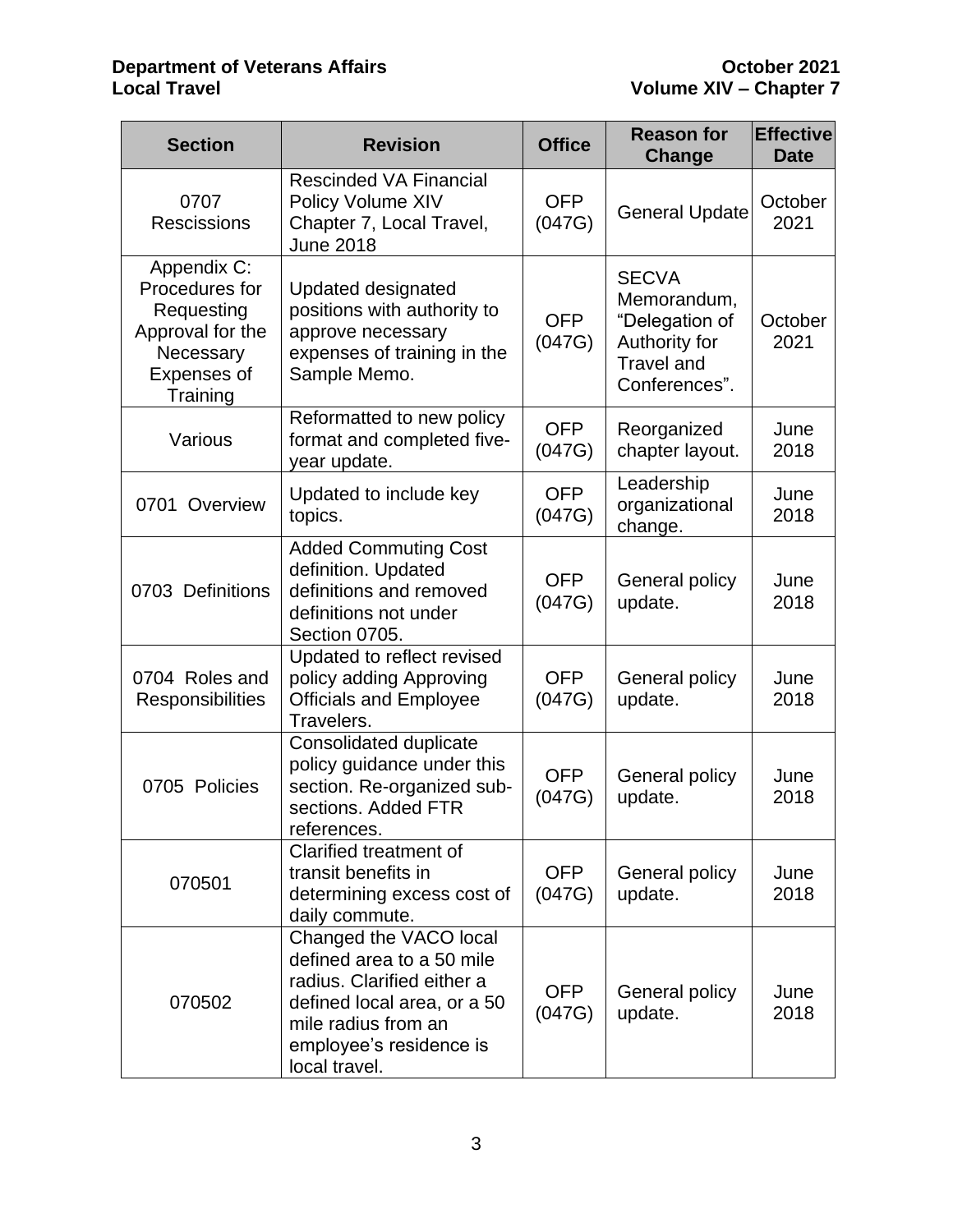| <b>Section</b>                     | <b>Revision</b>                                                                                                                                                                                                                                                                                                                  | <b>Office</b>        | <b>Reason for</b><br>Change                         | <b>Effective</b><br><b>Date</b> |
|------------------------------------|----------------------------------------------------------------------------------------------------------------------------------------------------------------------------------------------------------------------------------------------------------------------------------------------------------------------------------|----------------------|-----------------------------------------------------|---------------------------------|
| 070504                             | Updated travel claim is the<br>reimbursement method for<br>mass transportation,<br>tokens, and metro cards<br>for local travel.                                                                                                                                                                                                  | <b>OFP</b><br>(047G) | VA Forms 3079<br>and 4530<br>obsolete.              | June<br>2018                    |
| 070505                             | Modified to require the<br><b>Assistant Secretary for</b><br>HRA to concur the training<br>is a bona-fide GETA<br>training event.                                                                                                                                                                                                | <b>OFP</b><br>(047G) | Leadership<br>request.                              | June<br>2018                    |
| 070506                             | <b>Clarified reimbursable</b><br>meal expenses.                                                                                                                                                                                                                                                                                  | <b>OFP</b><br>(047G) | General<br>Update.                                  | June<br>2018                    |
| 070507                             | <b>Clarified reimbursable</b><br>meal expenses.                                                                                                                                                                                                                                                                                  | <b>OFP</b><br>(047G) | General<br>Update.                                  | June<br>2018                    |
| 070508                             | Added FSC will cancel<br>claims not approved within<br>45 days of the travel end<br>date, requiring approval to<br>re-establish claim. Clarified<br>acceptable evidence for<br>POV ground mileage is<br>required to be attached to<br>the travel claim. Revised<br>receipt requirement for a<br>local meal if more than<br>\$75. | <b>OFP</b><br>(047G) | Leadership<br>request.<br>General policy<br>update. | June<br>2018                    |
| 0706 Authorities<br>and References | Updated list.                                                                                                                                                                                                                                                                                                                    | <b>OFP</b><br>(047G) | General policy<br>update.                           | June<br>2018                    |
| 0707<br><b>Rescissions</b>         | Rescinded Vol XIV Ch. 7,<br>Local Travel, August 2017                                                                                                                                                                                                                                                                            | <b>OFP</b><br>(047G) | General policy<br>update.                           | June<br>2018                    |
| 0708 Questions                     | <b>Updated contact</b><br>information                                                                                                                                                                                                                                                                                            | <b>OFP</b><br>(047G) | General policy<br>update.                           | June<br>2018                    |
| Appendix A                         | Replaced previous<br>Appendix A with Revision<br>History.                                                                                                                                                                                                                                                                        | <b>OFP</b><br>(047G) | Improve<br>readability.                             | June<br>2018                    |
| Appendix B                         | Removed VA Form 3079,<br>Replaced with previous<br>Appendix A Local Travel<br><b>Examples</b>                                                                                                                                                                                                                                    | <b>OFP</b><br>(047G) | VA Form<br>obsolete;<br>organizational<br>change.   | June<br>2018                    |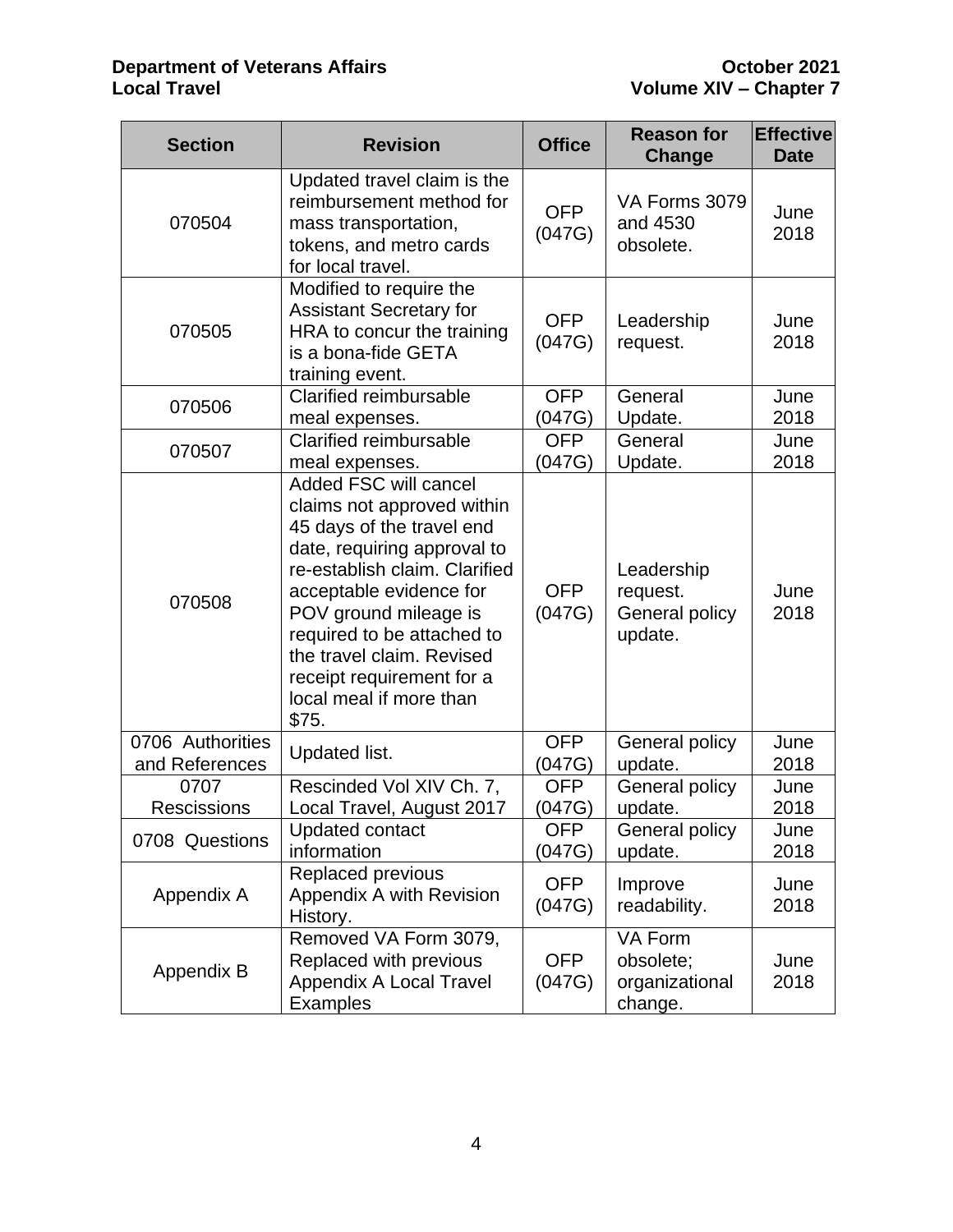| <b>Section</b> | <b>Revision</b>                                                                                                                                                                                                                                             | <b>Office</b>                        | <b>Reason for</b><br>Change                                                 | <b>Effective</b><br><b>Date</b> |
|----------------|-------------------------------------------------------------------------------------------------------------------------------------------------------------------------------------------------------------------------------------------------------------|--------------------------------------|-----------------------------------------------------------------------------|---------------------------------|
| Appendix C     | Removed VA Form 4530,<br>replaced with previous<br>Appendix D; modified to<br>require the Assistant<br>Secretary for Human<br>Resources and<br>Administration to concur<br>the training is a bona-fide<br>GETA training event; and<br>added table of costs. | <b>OFP</b><br>(047G)<br><b>CTCCS</b> | VA Form<br>obsolete;<br>Leadership<br>request;<br>organizational<br>change. | June<br>2018                    |

Reference [Appendix A, Revision History](#page-19-0) for listing of previous changes.

#### <span id="page-5-0"></span>**0703 Definitions**

**Commuting Cost** – Commuting costs are expenses incurred while traveling between an employee's residence and his/her official worksite/duty station. Commuting costs are calculated on a daily basis and are based on the method of transportation used for that day's commute.

<span id="page-5-1"></span>**Employee Residence** – The location from which an employee regularly commutes to their official duty station.

**Geographic Boundaries** – A specifically defined physical area establishing limits for local travel purposes.

**Local Area** – An area, either within an official duty station's defined local mileage radius or geographic boundaries, or travel within a 50 mile radius of an employee's residence. For virtual employees the local area is either, within 50 miles of their residence (whether designated as their official station, or not), or the defined local area of the official duty station assigned as their virtual mobile office.

**Local Travel Claim** – Electronic request, supported by documentation and receipts when applicable, for reimbursement of expenses incurred in the performance of official local travel.

**Mileage Radius** – A measurement used to establish the local travel area associated with an official duty station, instead of using geographic boundaries. In the case of an employee's residence, or when a virtual employee's official duty station is their home, only a mileage radius is used to establish a local area.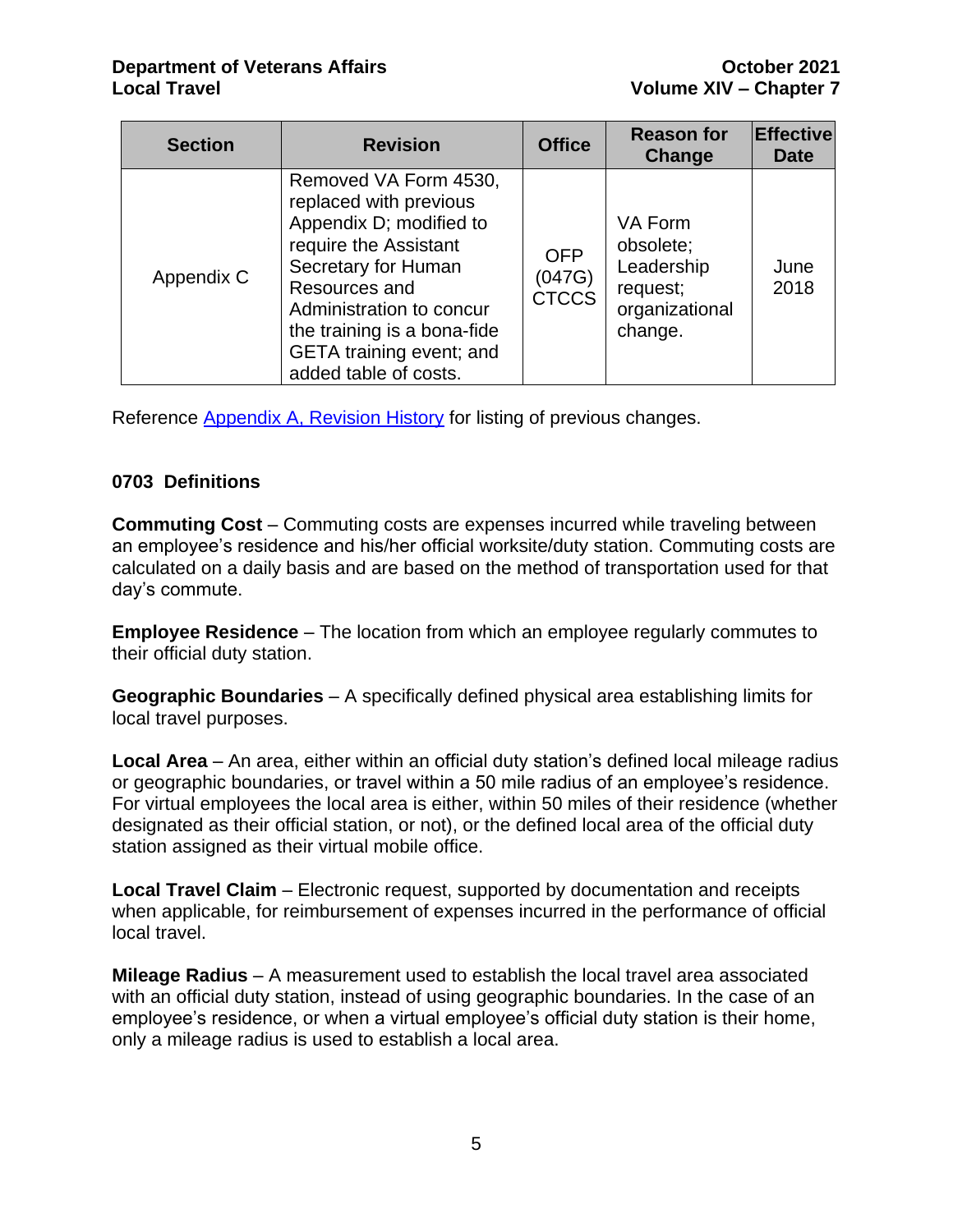#### **Department of Veterans Affairs <b>Community October 2021 Local Travel Volume XIV – Chapter 7**

**Official Duty Station** – The physical location, including the area defined as a mileage radius or by geographic boundaries, in which the employee's permanent work assignment is situated.

**Temporary Duty (TDY) Official Travel** – Travel to an authorized alternate duty site away from an employee's official duty station defined local area.

**Travel Authorization** – Written or electronic travel orders outlining the authorized travel location, dates, and expenses to be reimbursed.

**Travel System** – The Government-contracted, end-to-end travel management service that automates and consolidates the Federal travel process in a self-service Webcentric environment, covering all aspects of official travel, including travel planning, authorization, reservations, ticketing, expense reimbursement and travel management reporting.

#### <span id="page-6-0"></span>**0704 Roles and Responsibilities**

**The Assistant Secretary for Human Resources and Administration** is responsible for determining if an event is classified as a bona-fide training event as specified in [5](https://www.gpo.gov/fdsys/pkg/USCODE-1994-title5/pdf/USCODE-1994-title5-partIII-subpartC-chap41-sec4101.pdf)  [U.S.C. § 4101 \(4\) Definition of Training,](https://www.gpo.gov/fdsys/pkg/USCODE-1994-title5/pdf/USCODE-1994-title5-partIII-subpartC-chap41-sec4101.pdf) and [5 U.S.C. § 410.404, Determining if a](https://www.gpo.gov/fdsys/pkg/CFR-2012-title5-vol1/pdf/CFR-2012-title5-vol1-part410.pdf)  [conference is a training activity.](https://www.gpo.gov/fdsys/pkg/CFR-2012-title5-vol1/pdf/CFR-2012-title5-vol1-part410.pdf)

**Deputy Secretary (DEPSEC), Under Secretaries, Assistant Secretaries, and Other Key Officials (OKOs)** have the designated authority to approve the actual cost of lodging and/or meal expenses for employees in the local area when determined to be a "necessary expense" of a bona-fide Government Employee Training Act (GETA) training, under 5 U.S.C. § 4109(a)(2)(F) and 5 C.F.R. § 410.401. No further redelegation is authorized.

**VA Field Facility Directors** and the **Associate Deputy Assistant Secretary (ADAS)** for Financial Policy in VA's Central Office (VACO) will establish the local area for their respective official station in accordance with [Section 070502.](#page-7-2)

**Approving Officials** will take and complete required travel training every three years, be knowledgeable of the employee's travel plans, and have the authority to approve travel authorizations and claims associated with local travel. In addition, Approving Officials will ensure all travel is approved and performed consistent with FTR, [FTR](https://www.ecfr.gov/cgi-bin/text-idx?gp=&SID=904986730b04a8033358f586de32c1f0&mc=true&tpl=/ecfrbrowse/Title41/41subtitleF.tpl)  [Chapters 300-304,](https://www.ecfr.gov/cgi-bin/text-idx?gp=&SID=904986730b04a8033358f586de32c1f0&mc=true&tpl=/ecfrbrowse/Title41/41subtitleF.tpl) VA travel policy and any other Department-specific guidance (e.g., travel notices).

**Travelers** will be knowledgeable of the FTR, VA travel policy, and any other agencyspecific guidance (e.g., travel notices); minimize costs, ensure travel is approved in advance; arrange travel using VA's travel system; comply with VA's travel charge card program guidance in [VA Financial Policy Volume XVI Chapter 2, Government Travel](https://www.va.gov/finance/docs/VA-FinancialPolicyVolumeXVIChapter02.pdf)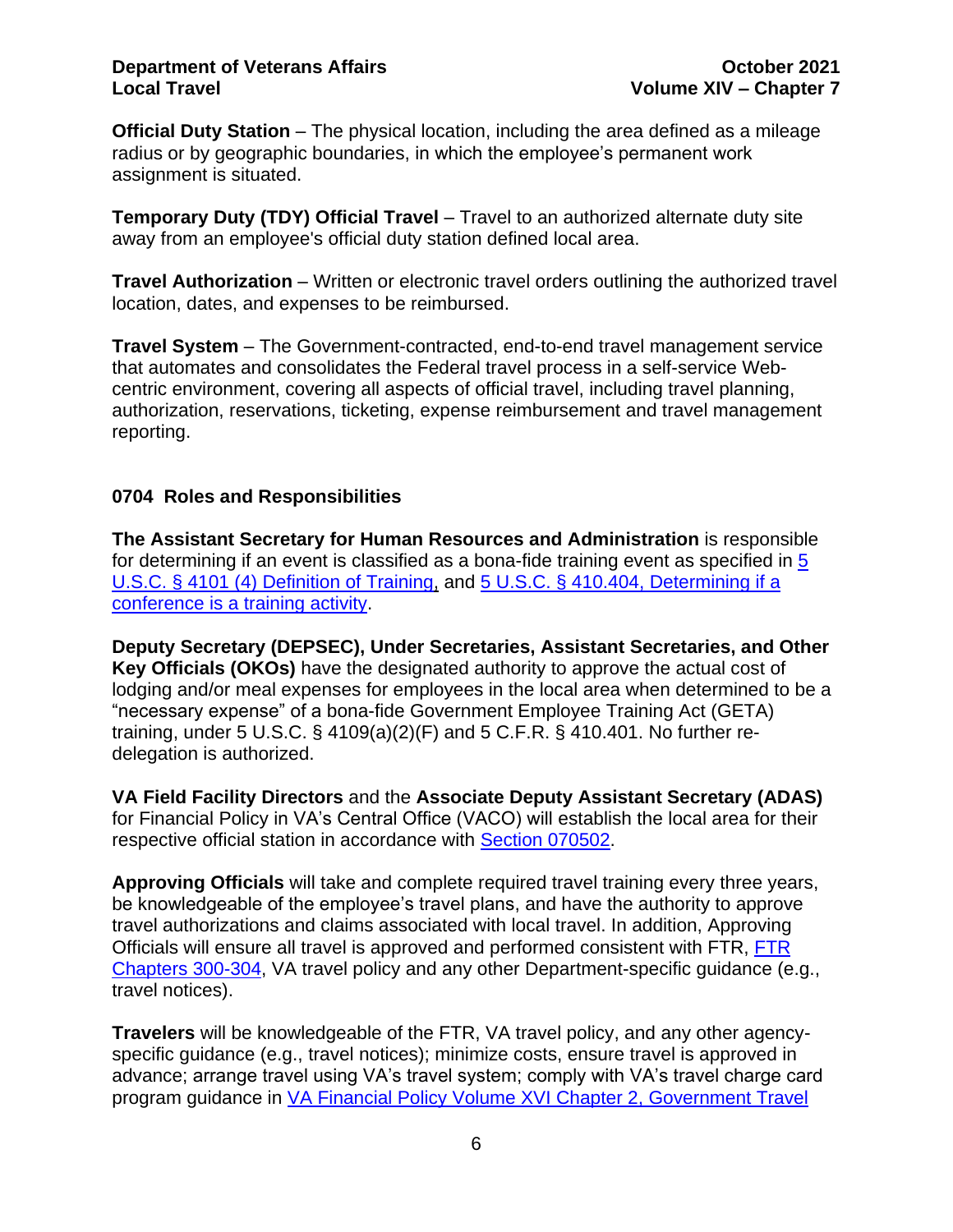[Charge Card Program,](https://www.va.gov/finance/docs/VA-FinancialPolicyVolumeXVIChapter02.pdf) and submit local travel claims timely (reference [Section](#page-15-0)  [070508\)](#page-15-0).

#### <span id="page-7-0"></span>**0705 Policies**

#### <span id="page-7-1"></span>**070501 Normal Commute**

- A. VA employees commute to and from their official station at their own expense. This applies to regular work days as well as non-work days (i.e., weekends or holidays), Civilian Board of Contract Appeals Decisions [15655-TRAV](https://www.gsbca.gsa.gov/travel/t1565528.txt) and [16069-TRAV.](https://www.gsbca.gsa.gov/travel/t1606906.txt)
- B. When an employee's regularly scheduled duties involve assignments at multiple locations to which he or she commutes on a regular basis from his/her residence, the travel cost is not reimbursable (reference [Decision of the Comptroller General,](http://archive.gao.gov/lglpdf33/100878.pdf)  [B-181347, Mar. 2, 1977 \(Overtime--Travel Time\),](http://archive.gao.gov/lglpdf33/100878.pdf) and [To Steve F. Heller, United](https://www.gao.gov/products/443697)  [States Department of Agriculture,B-175608, Jan. 22, 1973\)](https://www.gao.gov/products/443697).

For example, if an employee is regularly scheduled to perform work at their permanent duty station at a VA medical center on Monday and Tuesday, and is regularly scheduled to perform work at a Community Based Outreach Clinic on Wednesday through Friday, travel to both locations is considered a normal commuting expense and is not reimbursable.

Otherwise, for non-regularly scheduled alternate location travel, reference [Section](#page-8-2)  [070502F,](#page-8-2) for guidance on whether the travel is local or TDY to determine travel entitlements.

- C. When an employee normally uses a mass transportation system for his or her daily commute, only the cost incurred for local travel in excess of the regular daily commuting cost may be claimed as a local travel expense.
- <span id="page-7-2"></span>D. When an employee receives a transit subsidy, the calculation of their out-of-pocket travel expense for local travel is based on the actual transportation cost incurred, less the transit subsidy and any additional regular commuting costs. For more information on this program, reference VA Financial Policy Volume III Chapter 1, [Transit Benefit and Bicycle Benefit Program.](https://www.va.gov/finance/docs/VA-FinancialPolicyVolumeIIIChapter01.pdf)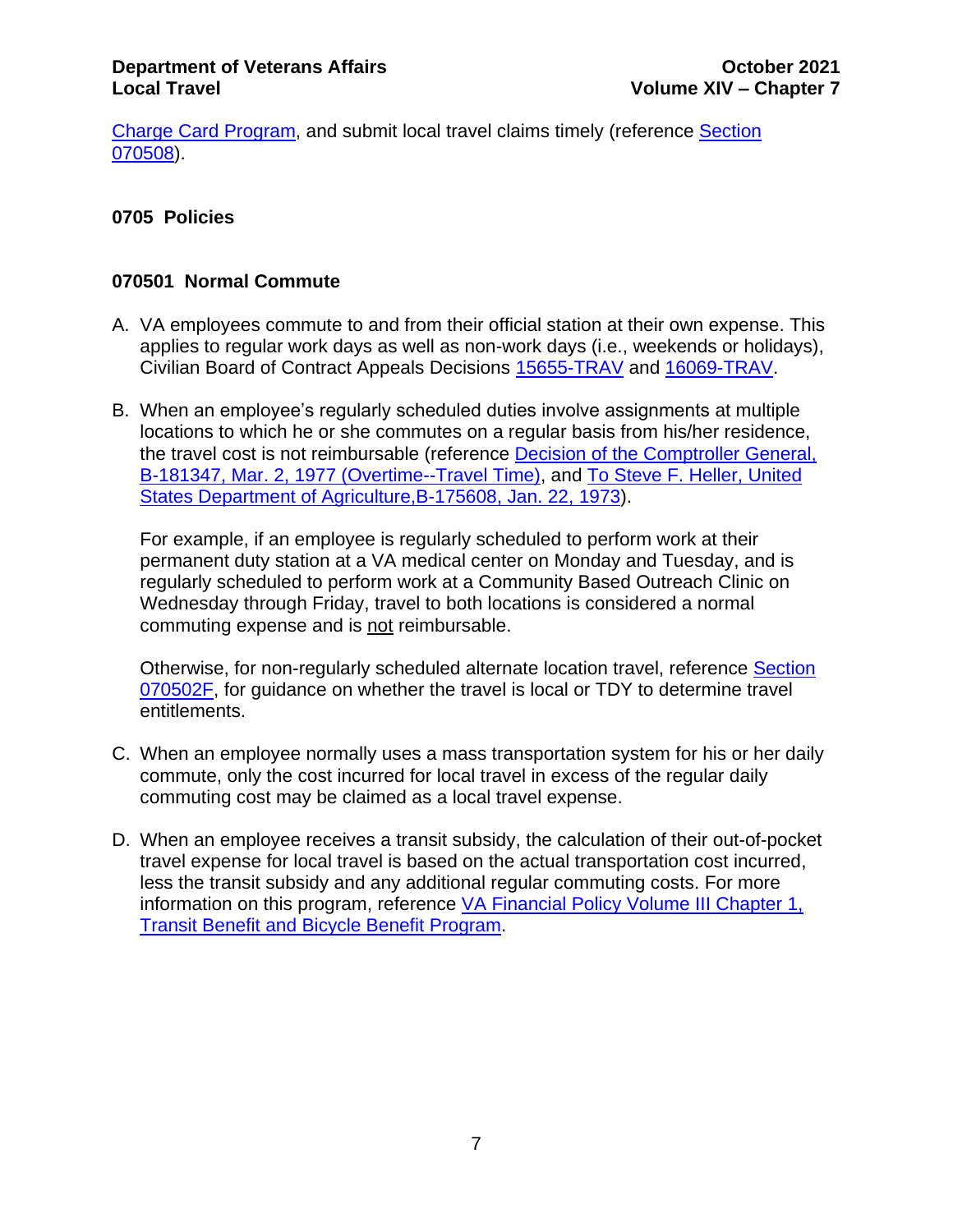#### <span id="page-8-0"></span>**070502 Defining a Local Area**

- A. VA Field Facility Directors and the Associate Deputy Assistant Secretary (ADAS) for Financial Policy in VA's Central Office (VACO) will establish the local area for their respective official station.
- B. The local area for a station may be defined using either a mileage radius **or** geographic boundaries associated to the station's physical location. Neither the defined local radius, nor the geographic boundaries can exceed 50 miles from the physical location of the official station [\(FTR §300-3.1,](https://www.gsa.gov/policy-regulations/regulations/federal-travel-regulation-ftr?asset=101485) reference Official Station), but can be established less than 50 miles.

Established mileage radii must be uniform for overtime in accordance with [29 U.S.C.](https://www.gpo.gov/fdsys/pkg/USCODE-2011-title29/html/USCODE-2011-title29-chap8.htm)  [§ 201, Fair Labor Standards Act](https://www.gpo.gov/fdsys/pkg/USCODE-2011-title29/html/USCODE-2011-title29-chap8.htm)*,* and travel allowance purposes in accordance with [5 C.F.R. § 550.112, Computation of Overtime Work.](https://www.gpo.gov/fdsys/search/pagedetails.action?granuleId=CFR-2011-title5-vol1-sec550-112&packageId=CFR-2011-title5-vol1) More information regarding overtime compensation can be found in [VA Financial Policy Volume XV Chapter 6,](https://www.va.gov/finance/policy/pubs/volumeXV.asp)  [Payroll Payments](https://www.va.gov/finance/policy/pubs/volumeXV.asp)*.*

- C. For VACO employees, the defined local area is travel within 50 miles of the employee's official duty stations physical location.
- D. All VA employee travel within a 50 mile radius of an employee's residence is considered local travel (reference [FTR § 301-7.5\(a\),](https://www.gpo.gov/fdsys/pkg/CFR-1997-title41-vol4/pdf/CFR-1997-title41-vol4-sec301-7-6.pdf) and [Section 0703, Employee](#page-5-1)  [Residence\)](#page-5-1).
- E. VA will use both the official duty station defined local area and the employee's residence to determine if travel is considered to be local or TDY.
- <span id="page-8-2"></span>F. Travel to a temporary alternate duty site is local travel if either one of the following conditions applies:
	- If the travel is within the employee's official duty station defined local area; or
	- If the travel is within a 50-mile radius of an employee's residence.

If neither of the above conditions are met then the travel would be considered TDY, requiring a travel authorization in VA's travel system (reference [Appendix B, Local](#page-21-0)  [Travel Examples](#page-21-0) for specific examples of local travel).

#### <span id="page-8-1"></span>**070503 Approval of Local Travel Expenses**

A. The VA Secretary Memorandum, "Essential Employee Travel", issued June 29, 2017, does not apply to local travel (reference [VA Financial Policy Volume XIV](https://www.va.gov/finance/docs/VA-FinancialPolicyVolumeXIVChapter01.pdf)  [Chapter 1, Travel Administration\)](https://www.va.gov/finance/docs/VA-FinancialPolicyVolumeXIVChapter01.pdf).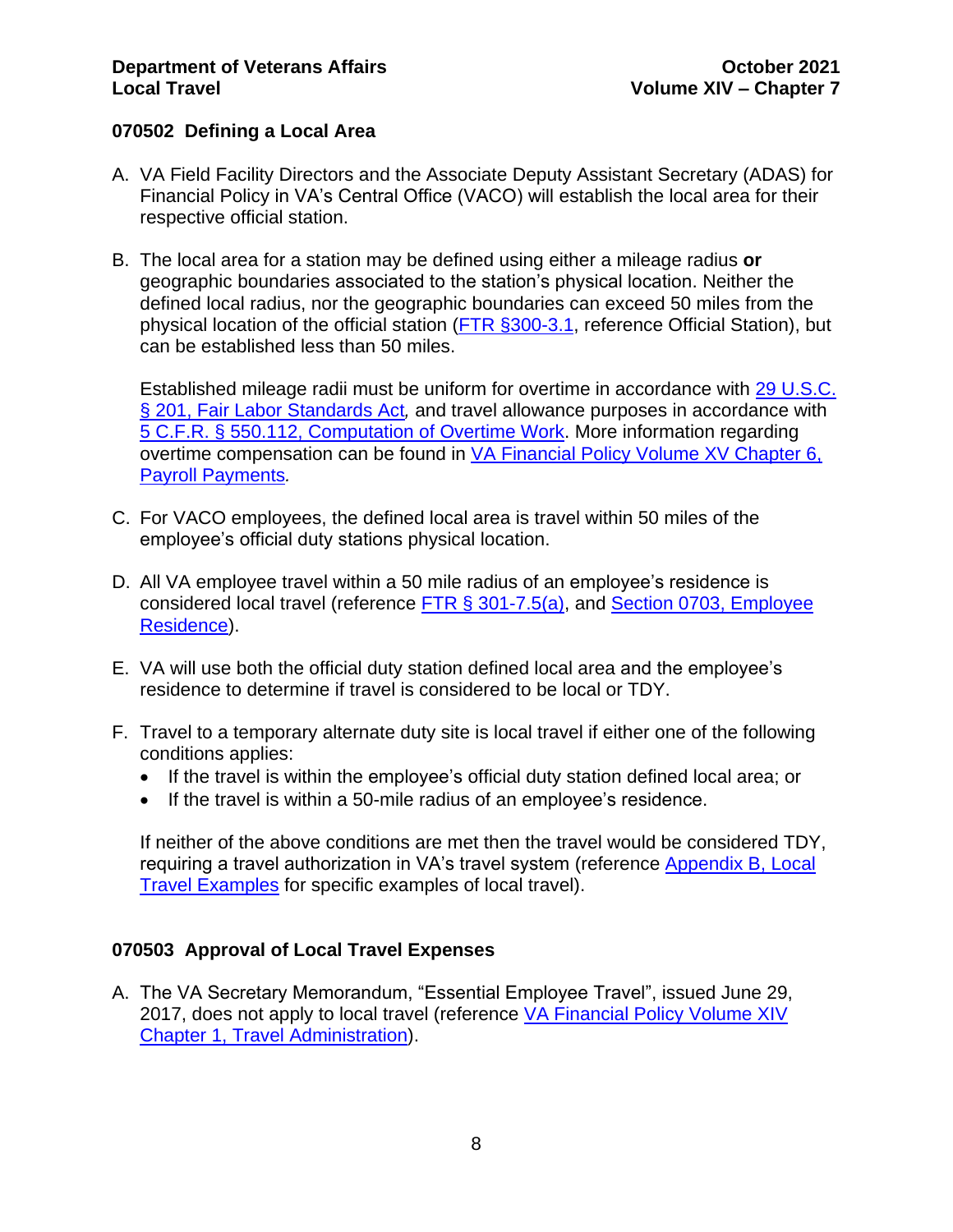- B. VA Supervisors, or a position delegated this authority, will approve local travel expenses by written or electronic authorization (i.e., memorandum or email) in advance of an employee incurring local expenses [\(FTR §301-2.1\)](https://www.gsa.gov/policy-regulations/regulations/federal-travel-regulation-ftr?asset=102283). Approval of employee travel after the fact, shall only be done when it is not practicable or possible to obtain such authorization prior to the commencement of travel. However, the following local travel expenses must be authorized in advance [\(FTR §301-2.5\)](https://www.gsa.gov/policy-regulations/regulations/federal-travel-regulation-ftr?asset=102283):
	- Use of reduced fares for group or charter arrangements;
	- Acceptance of payment from a non-Federal source for travel expenses; and
	- Travel expenses related to attendance at a conference.
- C. The employee will attach the approval document to the local travel claim in VA's travel system prior to submitting it for approval. A travel authorization in VA's travel system is generally not issued for local travel expenses, but is mandatory when use of VA's travel system is required (FTR [§301-50.3\)](https://www.gsa.gov/policy-regulations/regulations/federal-travel-regulation-ftr?asset=102253) to make a reservation (e.g., approved rental car) for local travel.
- D. A VA Approving Official may authorize the reimbursement of transportation expenses in excess of their normal daily commute when employees perform official travel at a temporary alternate duty site within their local travel area (Section [070502\)](#page-7-2), between:
	- Office/point of duty and other place of business;
	- One place of business and another place of business; or
	- Residence and place of business other than the office or point of duty.
- E. When employees are officially authorized to work overtime outside of their regular working hours (e.g. weekend), or are called back to work to perform involuntary unscheduled overtime, the Approving Official who approved the overtime work may authorize the reimbursement of expenses in excess of the normal commuting expense (reference [Appendix B, Local Travel Examples,](#page-21-0) Example 6a and 6b).

#### <span id="page-9-0"></span>**070504 Authorized Local Travel Expenses**

- A. VA Supervisors (or a position delegated this authority) will authorize the mode of local travel most advantageous to the Government [\(FTR §301-10.4\)](https://www.gsa.gov/policy-regulations/regulations/federal-travel-regulation-ftr?asset=101488). Travelers will adhere to the following hierarchy when determining the mode of local travel necessary to meet mission requirements:
	- 1. VA will approve the use of Non-Motorized Bicycles if requested by the employee. VA employees must complete a bicycle safety training course in the state or district from which he/she commutes. Both the rider and bicycle shall be subject to the laws and regulations applicable to their local travel area. Each bicycle and rider shall be equipped with safety equipment as required.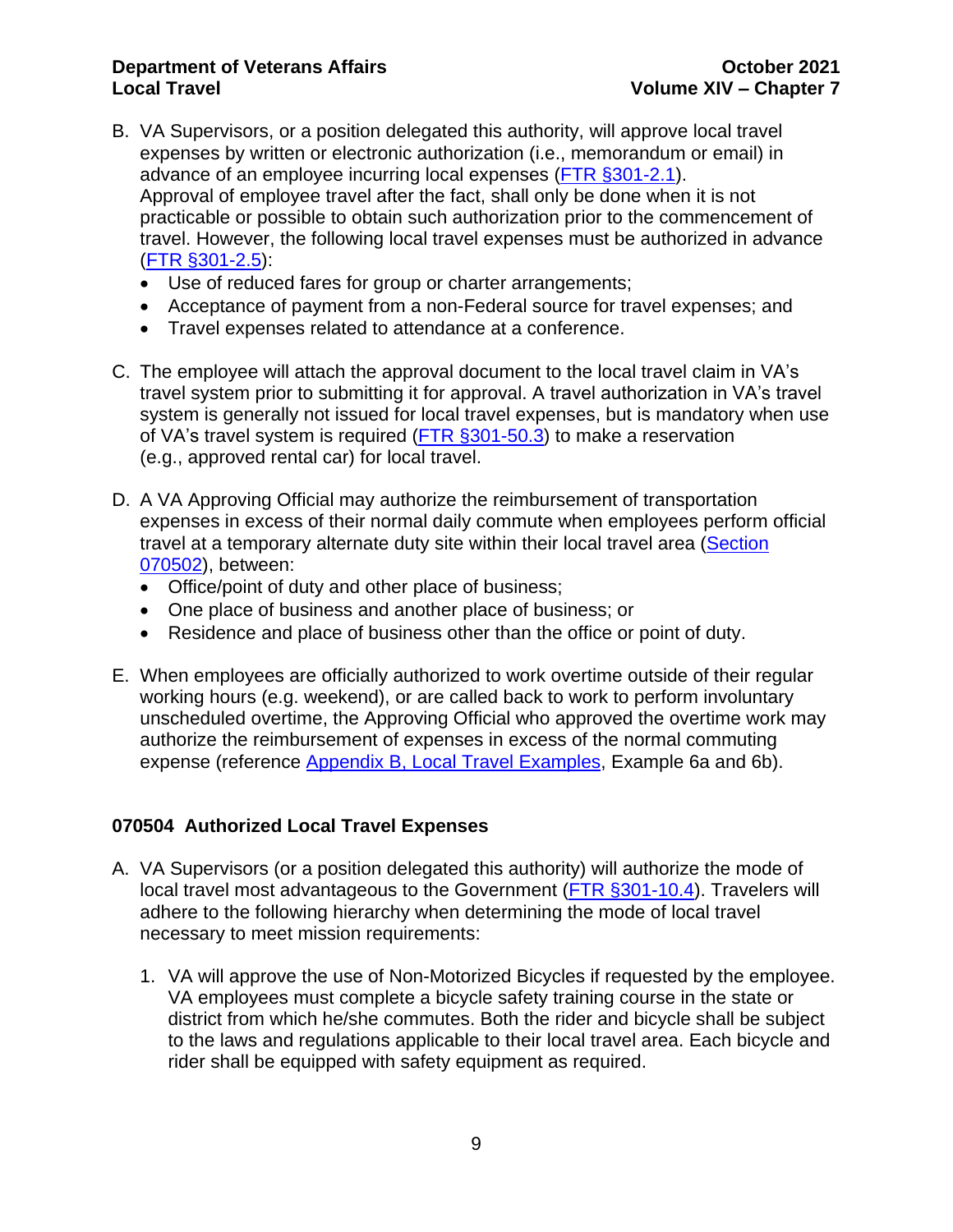Reimbursement for bicycle use will be at the prorated daily rate based on established amounts in [VA Handbook 0634, Transit Benefit Bicycle Program.](https://www1.va.gov/vapubs/search_action.cfm?dType=2) For more information on the Bicycle Benefit program, reference [VA Financial Policy](https://www.va.gov/finance/docs/VA-FinancialPolicyVolumeIIIChapter01.pdf)  [Volume III Chapter 1, Transit Benefit and Bicycle Benefit Program.](https://www.va.gov/finance/docs/VA-FinancialPolicyVolumeIIIChapter01.pdf)

- 2. VA will approve local public transportation when available. A local travel claim is the reimbursement method for mass transportation, tokens, and metro cards for local travel. Employees may be reimbursed for expenses that exceed their normal commuting cost.
- 3. VA will use a Government-furnished automobile for local travel when available and is determined to be the most efficient mode of transportation based on mission requirements.

VA employees must hold a valid motor vehicle operator's license to operate a Government-furnished automobile.

An employee may be authorized to drive or be a passenger in a Governmentfurnished automobile but may opt to use their own POV with a reduced mileage reimbursement. See applicable reimbursement rate on the [GSA Mileage Rate](https://www.gsa.gov/travel/plan-book/transportation-airfare-rates-pov-rates-etc/privately-owned-vehicle-pov-mileage-reimbursement-rates) website.

Parking, toll, and other expenses will not be paid using the Fleet card assigned to the Government-furnished automobile. A traveler may be reimbursed the cost of parking, toll and other costs incurred, for which payment arrangements (i.e. E-Z Pass) are not provided by their program office.

4. A POV may be authorized in lieu of an available Government-furnished automobile, when it results in more efficient use of the employee's normal work hours, and the employee is willing to use their POV. VA will reimburse employees for privately-owned vehicle (POV) travel to the extent allowable costs exceed the employee's normal commuting expenses between his or her residence and their official duty station.

Mileage payments and expense reimbursement will only be paid to the employee who owns the POV and incurs the operating expenses, regardless of the number of passengers who accompany the employee or whether passengers contribute funds to defray POV operating expenses.

Employees may not be directed to ride in another employee's POV or to transport other employees in their POV to perform local travel.

5. VA will approve the use of taxis or a transportation network company (TNC) if it is cost advantageous to the government or is required to meet mission requirements.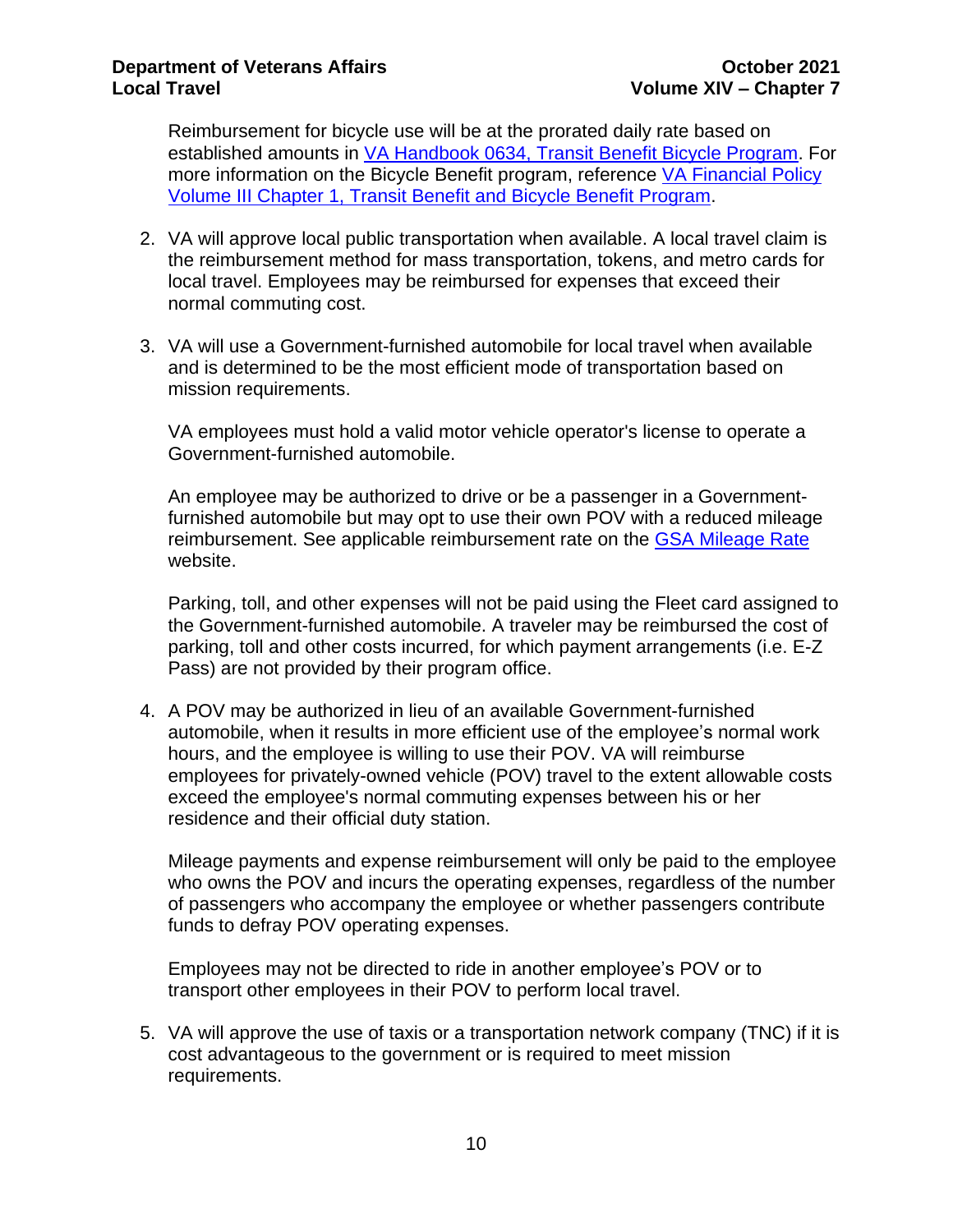6. VA will only approve the use of a rental car for local travel if one of the transportation options listed above is not available or does not meet mission requirements. Reference [VA Financial Policy Volume XIV Chapter](https://www.va.gov/finance/docs/VA-FinancialPolicyVolumeXIVChapter03.pdf) 3, [Transportation Expenses,](https://www.va.gov/finance/docs/VA-FinancialPolicyVolumeXIVChapter03.pdf) for guidance on policies, and procedures related to arranging travel of, and use of rental cars.

When a rental car is authorized for local travel a travel authorization must be created in VA's travel system. If the traveler uses the rental car for commuting, they must deduct the cost of their daily commute from their reimbursement claim. All paid receipts associated with rental cars must be attached or faxed into the travel claim in VA's travel system.

- B. An employee cannot claim reimbursement for local travel expenses unless they are in excess of normal commuting costs. Approving Officials must verify the employee is not being reimbursed excess commuting costs under any transit subsidy or other method before approving the local travel claim.
- C. Government employees are required to follow the laws associated with the selected mode of transportation; VA will not reimburse penalties, fees or costs for traffic, parking or other violations incurred.
- D. Travelers will exercise the same care in incurring expenses that a prudent person would exercise if traveling on personal business and using personal funds. Excess costs, circuitous routes, delays or luxury accommodations and services unnecessary or unjustified in the performance of official business will not be reimbursed and are not acceptable under this standard. Travelers will be responsible for excess costs and any additional expenses incurred for personal preference or convenience (e.g., taxi or a TNC in lieu of available free shuttle, mass transportation, or Governmentfurnished automobile, etc.).

#### <span id="page-11-0"></span>**070505 Authorizing Lodging and/or Meal Expenses in the Local Area as "Necessary Expenses" of Training**

- A. Secretary of Veterans Affairs (SECVA) has the authority to determine which expenses constitute, "the necessary expenses of the training", under the Government Employee Training Act (GETA), [\(5 U.S.C. § 4109\(a\)\(2\)\(F\)\)](https://www.gpo.gov/fdsys/pkg/USCODE-2011-title5/pdf/USCODE-2011-title5-partIII-subpartC-chap41-sec4109.pdf). SECVA has delegated this authority to the DEPSEC, Under Secretaries, Assistant Secretaries, and OKOs, with no further re-delegation authorized. Refer to VA Financial Policy, Volume XIV, Chapter 1, Travel Administration, for the SECVA Memorandum, "Delegation of Authority for Travel and Conferences".
- B. When exercising this authority Senior Executives must minimize the cost for lodging and/or meals to the Government. Refer to [VA Financial Policy Volume XIV Chapter](https://www.va.gov/finance/docs/VA-FinancialPolicyVolumeXIVChapter10.pdf)  [10, Conference Planning, Oversight, and Reporting,](https://www.va.gov/finance/docs/VA-FinancialPolicyVolumeXIVChapter10.pdf) for guidance when planning GETA events to avoid requiring the approval of lodging and/or meal(s) actual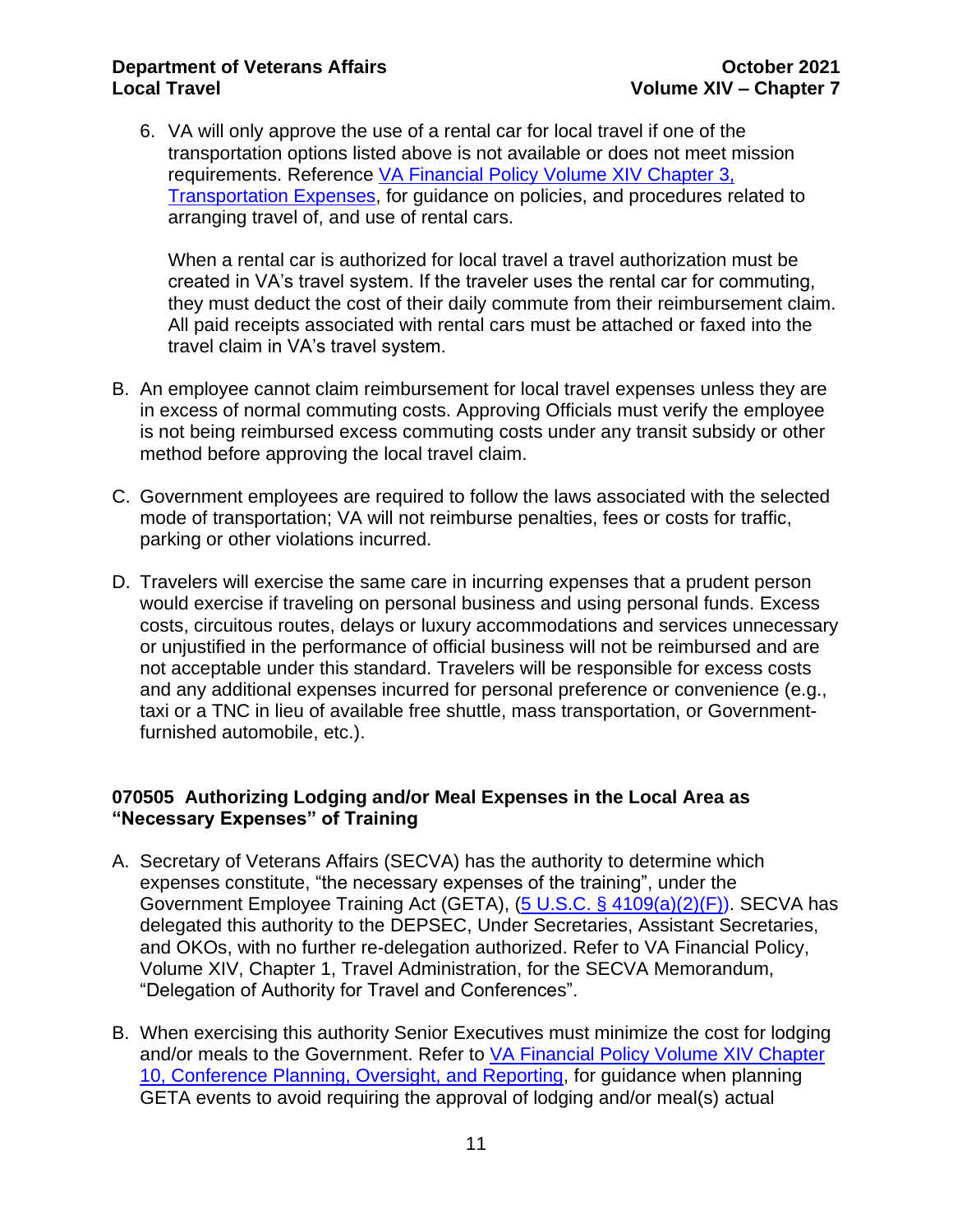expenses incurred in the local area. Procedures for requesting this exception are provided in [Appendix C, Procedures for Requesting Approval for the Necessary](#page-25-0)  [Expenses of Training.](#page-25-0)

- C. Unusual work-days (i.e., extended hours) alone are not sufficient for approval for lodging and/or meal expenses. The Government Accountability Office (GAO) long recognized that employees are not entitled to reimbursement of subsistence costs at the official station because of unusual working conditions. GSA Board of Contract Appeals' (GSBCA) decisions are consistent with GAO rulings [\(GSBCA 15548-TRAV](https://www.gsbca.gsa.gov/travel/u1555814.pdf)  [et al\)](https://www.gsbca.gsa.gov/travel/u1555814.pdf).
- D. Per diem reimbursement is not allowed while in local travel status [\(FTR §301-11.1\)](https://www.gsa.gov/policy-regulations/regulations/federal-travel-regulation-ftr?asset=101524). Instead the actual cost of lodging and/or meals (not per diem) may be authorized as a necessary expense for employees attending or supporting a GETA training event. To obtain approval for the actual cost of lodging and/or meals the following conditions/justifications must apply and be included in an approval memorandum specific to the training event:

The event must be classified as a bona-fide training event as specified in [5 U.S.C. §](https://www.gpo.gov/fdsys/pkg/USCODE-1994-title5/pdf/USCODE-1994-title5-partIII-subpartC-chap41-sec4101.pdf)  [4101 \(4\) Definition of Training,](https://www.gpo.gov/fdsys/pkg/USCODE-1994-title5/pdf/USCODE-1994-title5-partIII-subpartC-chap41-sec4101.pdf) and [5 U.S.C. § 410.404, Determining if a conference](https://www.gpo.gov/fdsys/pkg/CFR-2012-title5-vol1/pdf/CFR-2012-title5-vol1-part410.pdf)  [is a training activity.](https://www.gpo.gov/fdsys/pkg/CFR-2012-title5-vol1/pdf/CFR-2012-title5-vol1-part410.pdf) The Assistant Secretary for Human Resources and Administration must concur on the determination.

1. Office of General Counsel (OGC) has opined that appropriated funds may be used to finance overnight lodging and meals for VA employees at their duty stations where the SECVA or his delegate determines such expenses are necessary expenses incident to an authorized training program under 5 U.S.C. § [4109.](https://www.gpo.gov/fdsys/pkg/USCODE-2011-title5/pdf/USCODE-2011-title5-partIII-subpartC-chap41-sec4109.pdf) The event organizers should consult with OGC for legal guidance if needed.

Lodging may only be authorized in the local area for training participants and/or support personnel if they are required by VA to stay in the same local hotel to foster participation in daytime and evening activities to achieve the specific mission requirements and objectives of the training.

- 2. Local employees who are required to provide support at a GETA training event may be authorized lodging only when lodging is essential to the training due to the specific mission requirements necessary in support of the training.
- 3. Approval of lodging for attendees and/or support personnel does not automatically provide approval for meals. An event specific justification must be provided for each type of expense.
- 4. Meals may be authorized for attendees and support personnel in the local area when a written justification, citing event specific requirements, substantiates the partaking of meals is necessary to achieve the objectives of the training; such as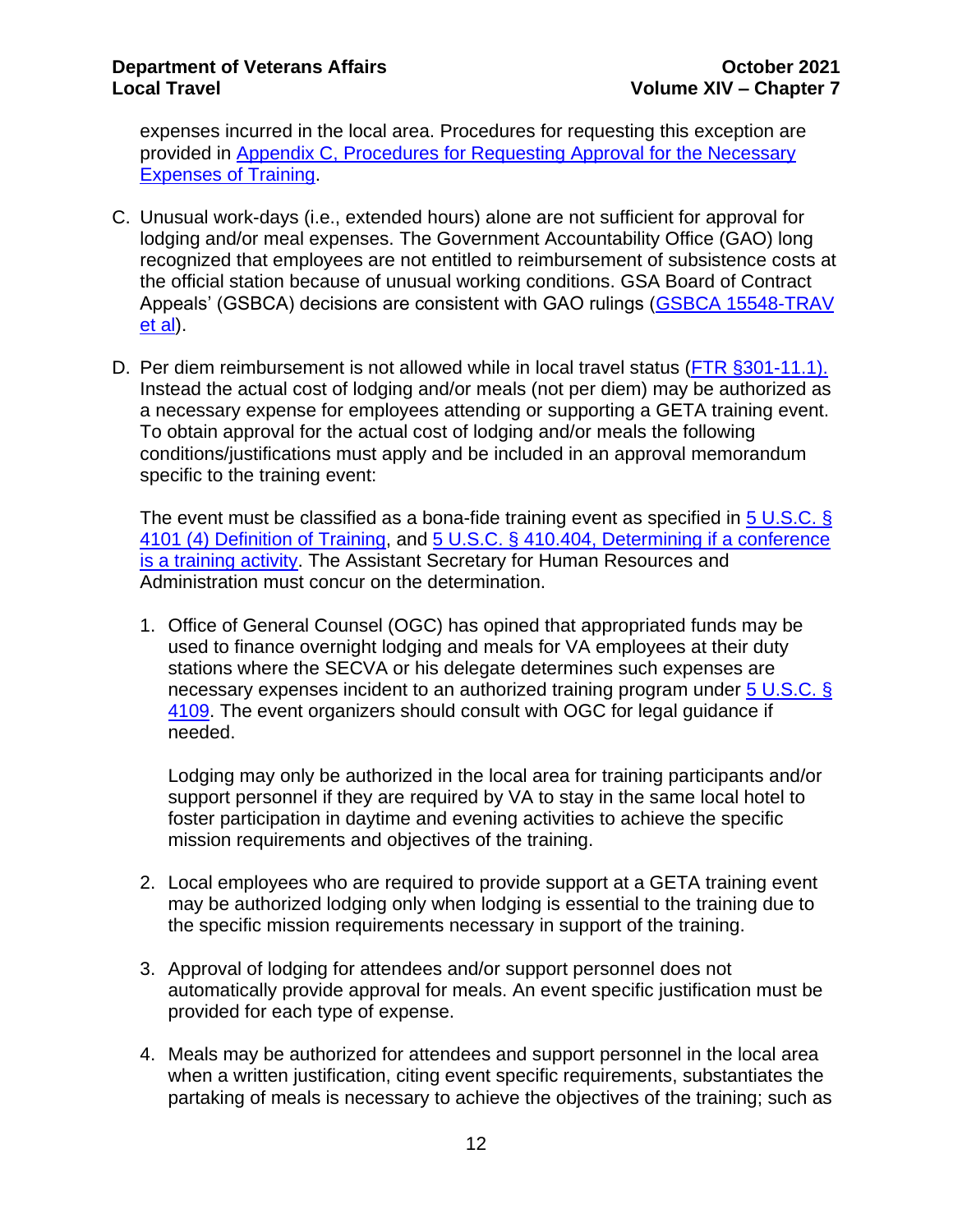a guest speaker or the objectives of the training (workshop) are part of the scheduled agenda to be delivered at the same time that a meal is provided.

- E. For VA sponsored or co-sponsored training events with attendees or support personnel from different administrations, the VA organization hosting the training will approve which local attendees and required support personnel expenses will be reimbursed for the training under GETA.
- F. Advance approval documentation and reimbursement instructions must be provided to the local attendees, and support personnel as applicable, when a determination has been made the cost(s) for lodging and/or meals are reimbursable.
- G. When the cost of lodging and/or meals has been authorized, employees may claim reimbursement of the cost incurred, not to exceed the negotiated or stated amount on the approval letter; and must attach to their local travel claim a copy of the signed approval memorandum.
- H. Meal expenses include breakfast, lunch, dinner and related tips and taxes (specifically excluded are alcoholic beverage and entertainment expenses, and any expenses incurred for other persons).
- I. Employees will be aware of ethical guidelines on the acceptance of unsolicited gifts when various vendors provide free gifts or give-away items at training conferences. Reference [5 C.F.R. Part 2635, Standards of Ethical Conduct for Employees of the](https://www.gpo.gov/fdsys/pkg/CFR-2011-title5-vol3/pdf/CFR-2011-title5-vol3-part2635.pdf)  [Executive Branch,](https://www.gpo.gov/fdsys/pkg/CFR-2011-title5-vol3/pdf/CFR-2011-title5-vol3-part2635.pdf) for further explanation.

#### <span id="page-13-0"></span>**070506 Authorization of Occasional Meals in the Local Area at Conferences or Non-VA Meetings**

- A. As a general rule, VA may not pay per diem (i.e., lodging, meals, and incidental expenses) within the defined local area of their official station (FTR  $\S$  301-7.5(a)).
- B. Organizers holding VA meetings in the local area of the official station must schedule time for attendees to obtain their meal(s) at no expense to the government.
- C. However, in accordance with Comptroller General decisions interpreting [5 U.S.C. §](https://www.gpo.gov/fdsys/granule/USCODE-2010-title5/USCODE-2010-title5-partIII-subpartC-chap41-sec4110)  [4110, Expenses of Attendance at Meetings,](https://www.gpo.gov/fdsys/granule/USCODE-2010-title5/USCODE-2010-title5-partIII-subpartC-chap41-sec4110) VA may reimburse employees the cost of a meal(s) consumed in the defined local area of an official station under specific circumstances.

An Approving Official may authorize the use of appropriated funds for the expense of a meal(s), regardless of whether a conference or non-VA scheduled meeting takes place within the employee's duty station area, under the following circumstances: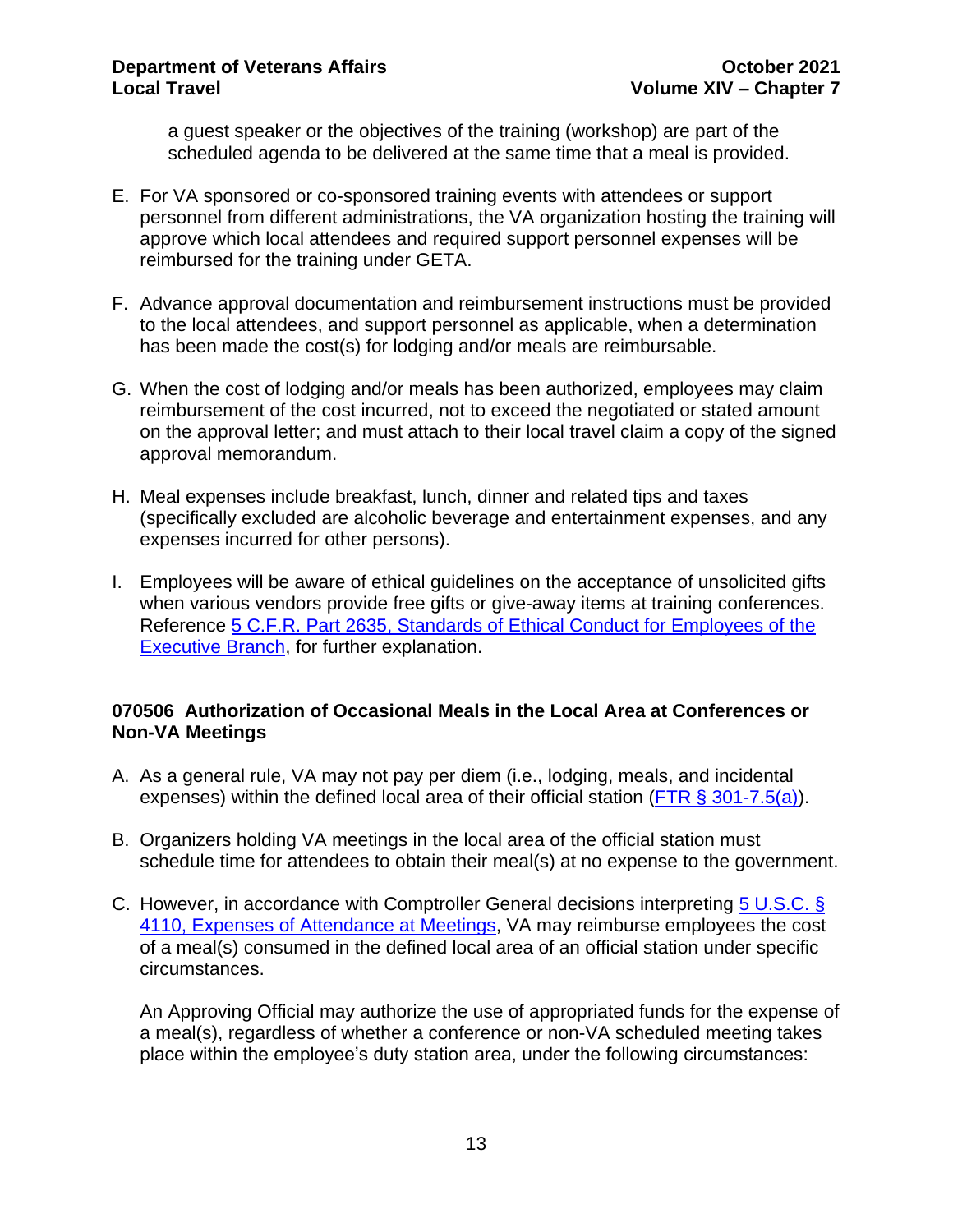- 1. When a single registration fee is charged covering both attendance and meals, and no separate charge is made for meals, the VA may pay the full registration fee using a Government Purchase Card when the conference or non-VA meeting is related to agency functions or management, under the legal authority of  $5$ [U.S.C. § 4110;](https://www.gpo.gov/fdsys/pkg/USCODE-2010-title5/pdf/USCODE-2010-title5-partIII-subpartC-chap41-sec4110.pdf) or
- 2. When a separate charge is made for meals, the VA may pay for the cost of the meal(s) (not M&IE) on a local travel claim, under the legal authority of  $5 \text{ U.S.C. }$ § [4110,](https://www.gpo.gov/fdsys/pkg/USCODE-2010-title5/pdf/USCODE-2010-title5-partIII-subpartC-chap41-sec4110.pdf) only if there is documentation or an administrative determination all three of the following conditions exist:
	- The meal(s) are incidental to the conference or meeting;
	- Attendance of the employee at the meal(s) is necessary for full participation in the business of the conference or meeting; and
	- The employee is not free to take the meal(s) elsewhere without being absent from essential formal discussions, lectures, or speeches concerning the purpose of the conference or meeting.

Absent the supporting documentation in VA's travel system to substantiate the exceptions listed in 1 or 2, above, VA may not reimburse the employee for the cost of the meal(s).

Reference, Comptroller General's decisions, [Letter to Walter W. Pleines, Social](http://www.gao.gov/assets/380/372853.pdf)  [Security Administration,B-233807, Aug. 27, 1990;](http://www.gao.gov/assets/380/372853.pdf) [Decision of the Comptroller](https://www.gao.gov/products/429838)  [General, B-166560, May 27, 1969,](https://www.gao.gov/products/429838) and [Decision of the Comptroller General, B-](http://www.gao.gov/products/433683)[154912, Aug. 26, 1964,](http://www.gao.gov/products/433683) comments on authorizing reimbursement for luncheon fees, for further guidance.

- D. When an employee is on local travel and authorized reimbursement of meal costs under this section, the employee must claim the local meal(s) expense on a local travel claim using VA's travel system. The employee will identify the conference/meeting attended, who sponsored the conference/meeting, and include documentation for incurring the cost. The documentation should include:
	- The employees written or electronic advance authorization from their Supervisor with justification for incurring the cost; and
	- Itemization of the cost and type of meal consumed (lunch, dinner, etc.).
- E. Meal expenses include breakfast, lunch, dinner and related tips and taxes (specifically excluded are alcoholic beverage and entertainment expenses, and any expenses incurred for other persons).

#### <span id="page-14-0"></span>**070507 Local Travel Use of Government Travel Card**

A. Employees will use the Individually-Billed Account (IBA) travel card to pay for approved transportation expenses within the local commuting area when the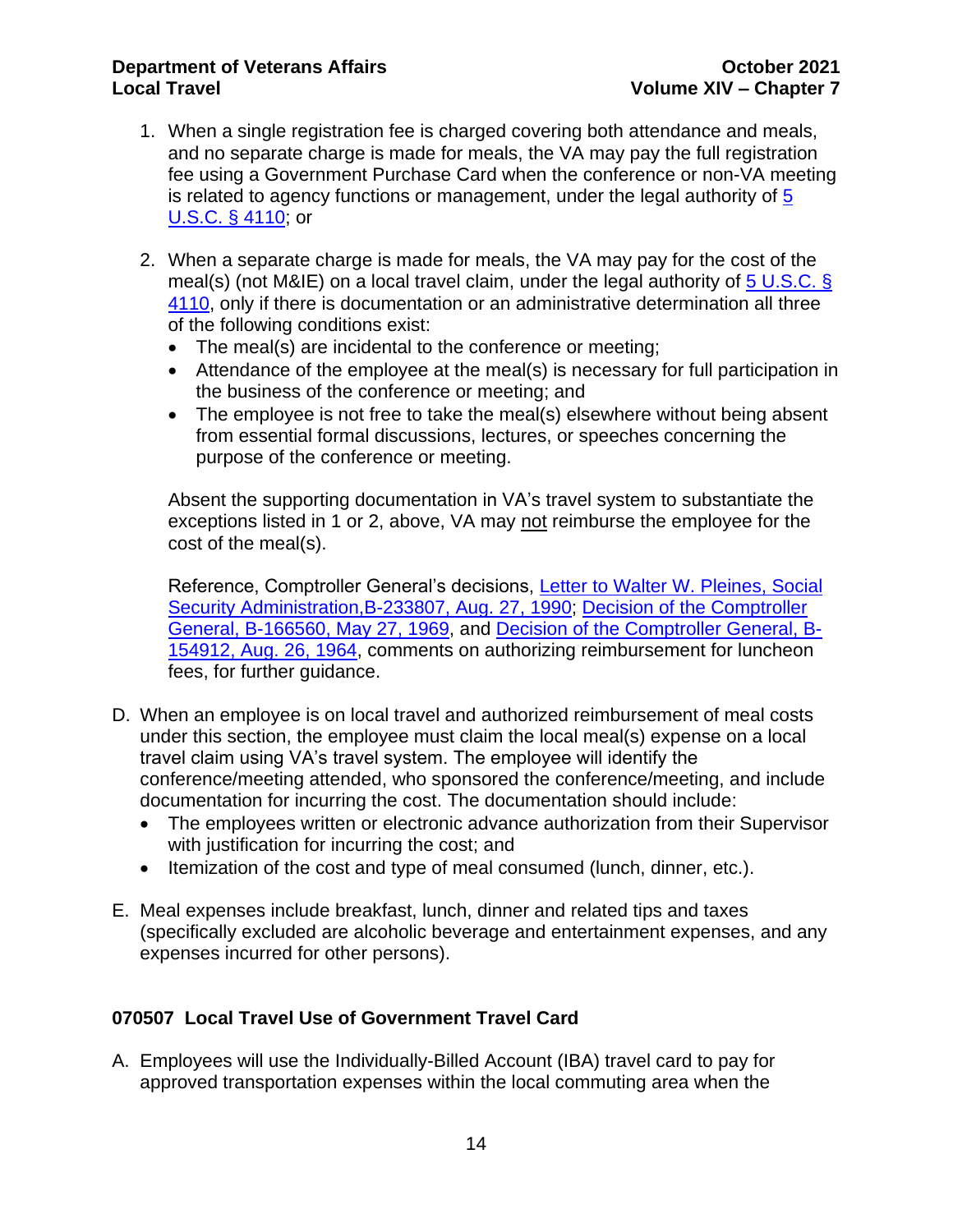employee has been given written or electronic authorization (i.e., memorandum or email).

- B. Authorized use of an IBA travel card for local travel includes taxis, tolls, local transit, parking, rental car, and gas purchases for rental cars only. Government-furnished automobiles require use of the vehicle's assigned Fleet card to purchase gasoline.
- C. Unauthorized use of an IBA Travel Card for local travel includes ATM cash withdrawals, gas purchases for Government-furnished automobiles or POV. In addition, the unauthorized uses cited in VA Financial Policy Volume XVI Chapter 2, [Government Travel Charge Card Program,](https://www.va.gov/finance/docs/VA-FinancialPolicyVolumeXVIChapter02.pdf) are not allowed.
- D. The purchase of authorized lodging and/or meals using an IBA travel card is only allowed in the local area under the specific circumstances identified in Sections [070505](#page-11-0) and [070506.](#page-13-0)
- E. VA's travel system, for local travel claims, does not support the split disbursement feature to remit payment to the contracted bank on behalf of the cardholder. Cardholders are required to pay all charges for local travel expenses directly to US Bank by the statement due date.

#### <span id="page-15-0"></span>**070508 Reimbursement of Local Travel Expenses**

- A. VA's travel system must be used to process all local travel claims.
- B. Employees will submit claims for reimbursement when expenses total greater than \$25 into the travel system at least monthly. When total reimbursement is \$25 or less, claims may be submitted quarterly. However, all claims are required to be submitted in the fiscal year in which the expenses were incurred.
- C. VA approving officials will review, and approve or reject, local travel claims within three business days from the date submitted by the employee. Should the approving official reject a claim, the employee has five (5) business days to correct and resubmit the claim.
- D. When a local travel claim has been created but not approved, the FSC will notify the traveler and approving officials of potential cancellations at 15-day intervals from the ending travel date of the local travel claim.
- E. The FSC will cancel claims not approved within 45-days of the ending date of the local travel and notify the traveler and approving officials of the cancelation.
- F. Processing of local travel claims after the 45-day window passes will require the approval of the traveler's respective Deputy Under Secretary, Deputy Assistant Secretary, or Other Key Official.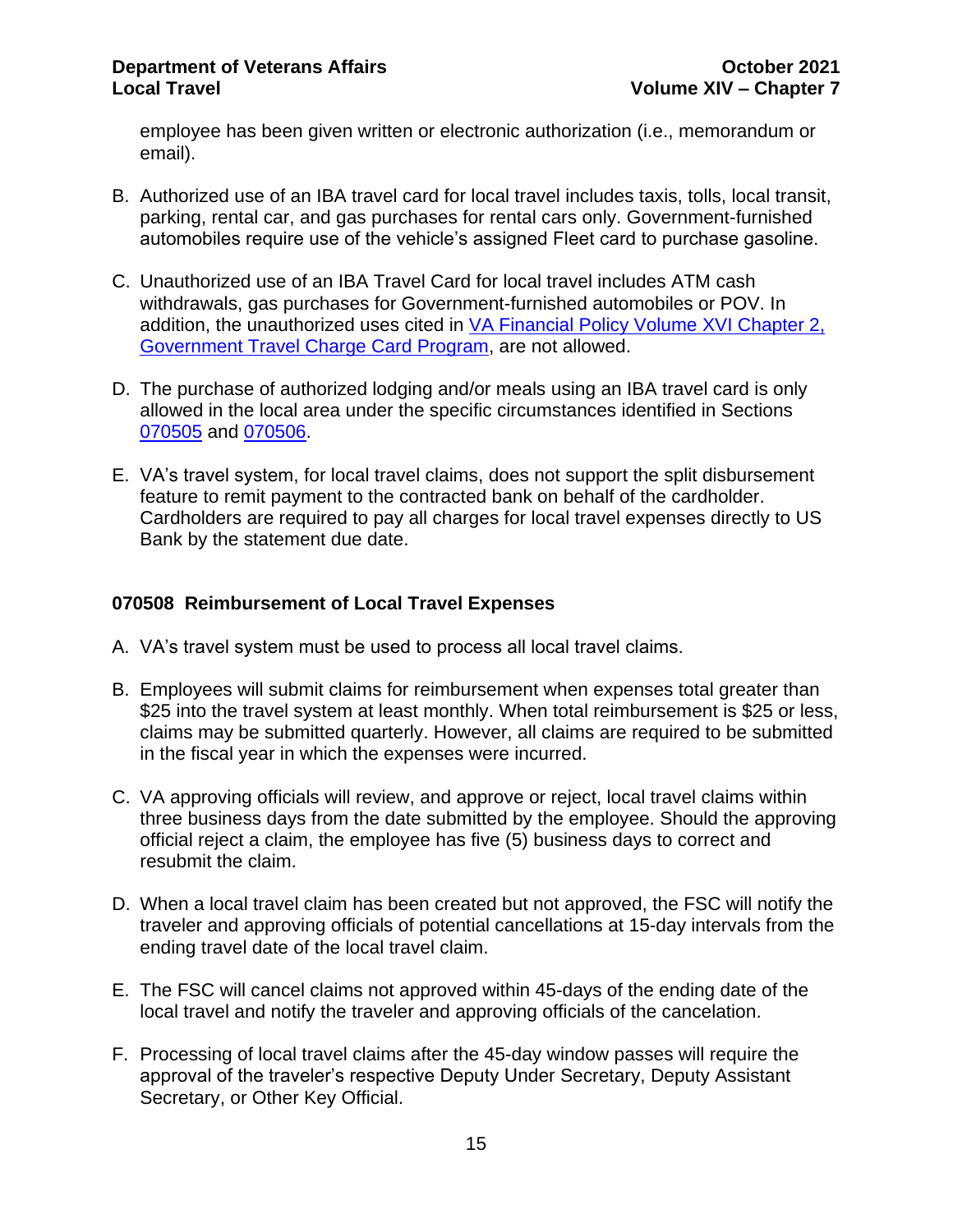- G. The Financial Service Center will work with the traveler to ensure local travel claims are charged against the fiscal year in which the expenses were incurred.
- H. VA requires a receipt for lodging, and each individual expense greater than \$75.

If a receipt cannot be located, VA employees will provide a written statement in lieu of a valid receipt. This statement will describe the circumstances, explaining why a receipt cannot be provided, and contain all of the information that would be included in a valid receipt, such as the service provider's name and address, date(s) of service, itemized expenses and total amount paid.

- I. VA employees will attach (fax or scan) all required receipts, documents, or justifications, and the written or electronic authorization to the local travel claim in VA's travel system before submitting it for approval.
- J. Travelers must attach documentation of the miles traveled to the travel claim. An online distance calculation tool such as, Google maps, Mapquest.com®, or other applications are considered acceptable evidence of the distance that had to be traveled. Approving officials are required to verify the claimed mileage.

Should a difference of more than five (5) percent exist between the requested reimbursable mileage and the approving official calculated mileage (rounded up to the nearest mile), the employee must provide and attach to the travel voucher a justification the authorizing official can use to verify the validity of the reimbursement request.

- K. When the cost of lodging and/or meals has been authorized as a "necessary expense of training" under GETA, employees may be reimbursed the cost incurred, not to exceed the negotiated or stated amount included in the approval document. The employee must attach to their local travel claim a copy of the signed approval memorandum, the lodging receipt, and/or a meal receipt if in excess of \$75.
- L. Local expense reimbursement payments will be made via electronic fund transfer (EFT). Under normal conditions, properly prepared and filed local travel claims, or travel claims when applicable, will be paid within 30-days of receipt.

#### <span id="page-16-0"></span>**0706 Authorities and References**

[5 U.S.C. § 410.404, Determining if a Conference is a Training Activity](https://www.gpo.gov/fdsys/pkg/CFR-2012-title5-vol1/pdf/CFR-2012-title5-vol1-part410.pdf)

[5 U.S.C. § 4101 Definition of Training](https://www.gpo.gov/fdsys/pkg/USCODE-1994-title5/pdf/USCODE-1994-title5-partIII-subpartC-chap41-sec4101.pdf)

[5 U.S.C. § 4109,](https://www.gpo.gov/fdsys/pkg/USCODE-2011-title5/pdf/USCODE-2011-title5-partIII-subpartC-chap41-sec4109.pdf) Government Employee Training Act

[5 U.S.C. § 4110 Expenses of Attendance at Meetings](https://www.gpo.gov/fdsys/pkg/USCODE-2010-title5/pdf/USCODE-2010-title5-partIII-subpartC-chap41-sec4110.pdf)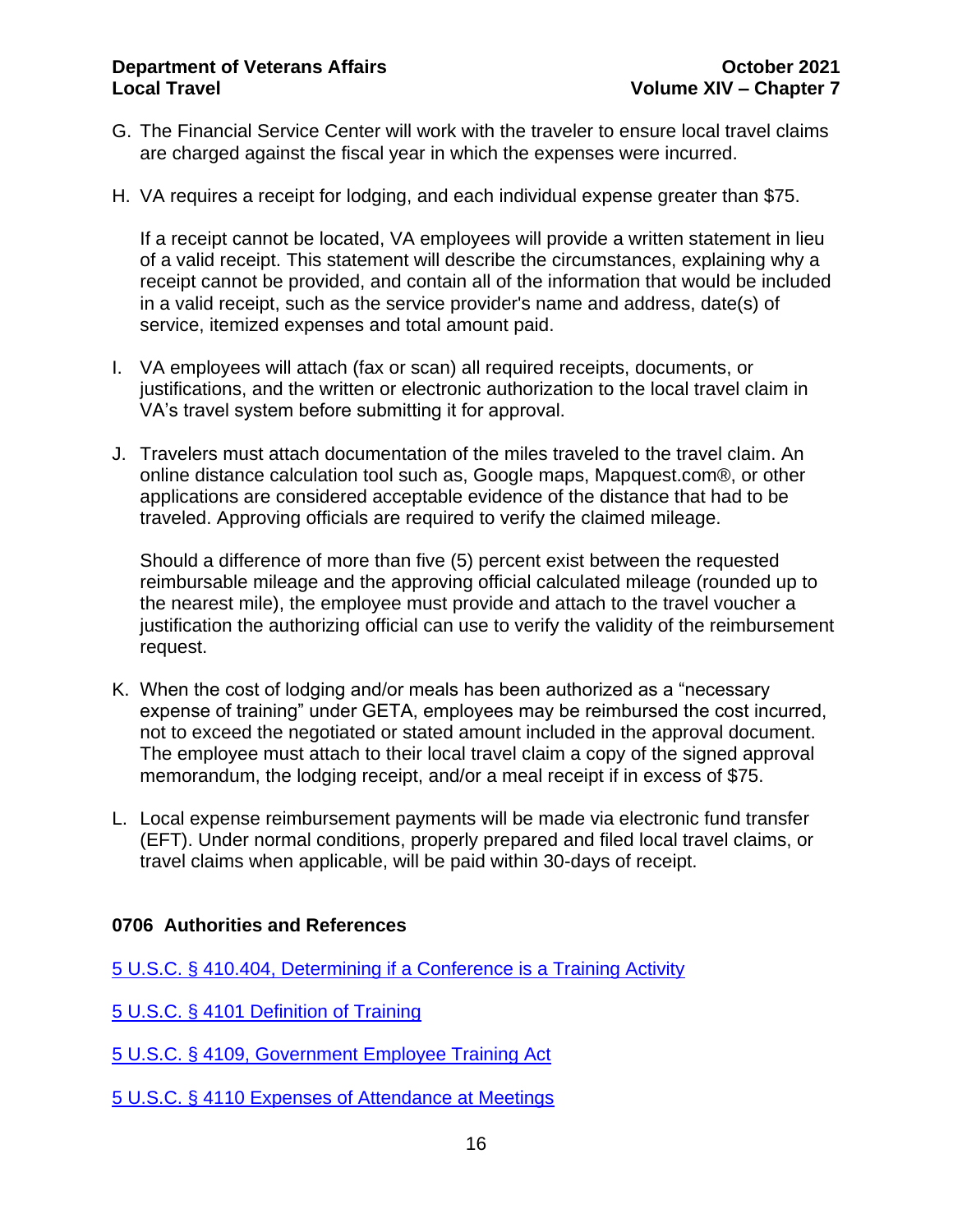[5 C.F.R. § 550.112, Computation of Overtime Work](https://www.gpo.gov/fdsys/search/pagedetails.action?granuleId=CFR-2011-title5-vol1-sec550-112&packageId=CFR-2011-title5-vol1)

[5 C.F.R. Part 2635, Standards of Ethical Conduct for Employees of the Executive](https://www.gpo.gov/fdsys/pkg/CFR-2011-title5-vol3/pdf/CFR-2011-title5-vol3-part2635.pdf)  **[Branch](https://www.gpo.gov/fdsys/pkg/CFR-2011-title5-vol3/pdf/CFR-2011-title5-vol3-part2635.pdf)** 

[29 U.S.C. § 201, Fair Labor Standards Act](https://www.gpo.gov/fdsys/pkg/USCODE-2011-title29/html/USCODE-2011-title29-chap8.htm)

Civilian Board of Contract Appeals Decisions [15655-TRAV](https://www.gsbca.gsa.gov/travel/t1565528.txt) and [16069-TRAV](https://www.gsbca.gsa.gov/travel/t1606906.txt)

[Decision of the Comptroller General, B-154912, Aug. 26, 1964](http://www.gao.gov/products/433683)

[Decision of the Comptroller General, B-166560, May 27, 1969](https://www.gao.gov/products/429838)

[Decision of the Comptroller General, B-181347, Mar. 2, 1977 \(Overtime--Travel Time\)](https://www.gao.gov/products/443697#mt=summary)

[Executive Order 13150, Federal Workforce Transportation](http://frwebgate.access.gpo.gov/cgi-bin/getdoc.cgi?dbname=2000_register&docid=fr26ap00-131.pdf)

[FTR Chapters 300-304](https://www.ecfr.gov/cgi-bin/text-idx?gp=&SID=904986730b04a8033358f586de32c1f0&mc=true&tpl=/ecfrbrowse/Title41/41subtitleF.tpl)

[General Services Board of Contract Appeals 15548-TRAV et al](https://www.gsbca.gsa.gov/travel/u1555814.pdf)

[GSA Mileage Rates](https://www.gsa.gov/travel/plan-book/transportation-airfare-rates-pov-rates-etc/privately-owned-vehicle-pov-mileage-reimbursement-rates)

[GSA State Tax Information](https://smartpay.gsa.gov/content/state-tax-information)

[Letter to Walter W. Pleines, Social Security Administration, B-233807, Aug. 27, 1990](http://www.gao.gov/assets/380/372853.pdf)

[To Steve F. Heller, United States Department of Agriculture,](https://www.gao.gov/products/443697) B-175608, Jan. 22, 1973

[VA Financial Policy Volume III Chapter 1, Transit Benefit and Bicycle Benefit Program](https://www.va.gov/finance/docs/VA-FinancialPolicyVolumeIIIChapter01.pdf)

[VA Financial Policy Volume XV Chapter 6, Payroll Payments](https://www.va.gov/finance/policy/pubs/volumeXV.asp)

[VA Financial Policy Volume XIV Chapter 1, Travel Administration](https://www.va.gov/finance/docs/VA-FinancialPolicyVolumeXIVChapter01.pdf)

[VA Financial Policy Volume XIV Chapter 3, Transportation Expenses](https://www.va.gov/finance/docs/VA-FinancialPolicyVolumeXIVChapter03.pdf)

[VA Financial Policy Volume XVI Chapter 2, Government Travel Charge Card Program](https://www.va.gov/finance/docs/VA-FinancialPolicyVolumeXVIChapter02.pdf)

[VA Handbook 0634, Transit Benefit Bicycle Program](https://www1.va.gov/vapubs/search_action.cfm?dType=2)

[VA Handbook 5011/5, Hours of Duty and Leave](https://www1.va.gov/vapubs/search_action.cfm?dType=2)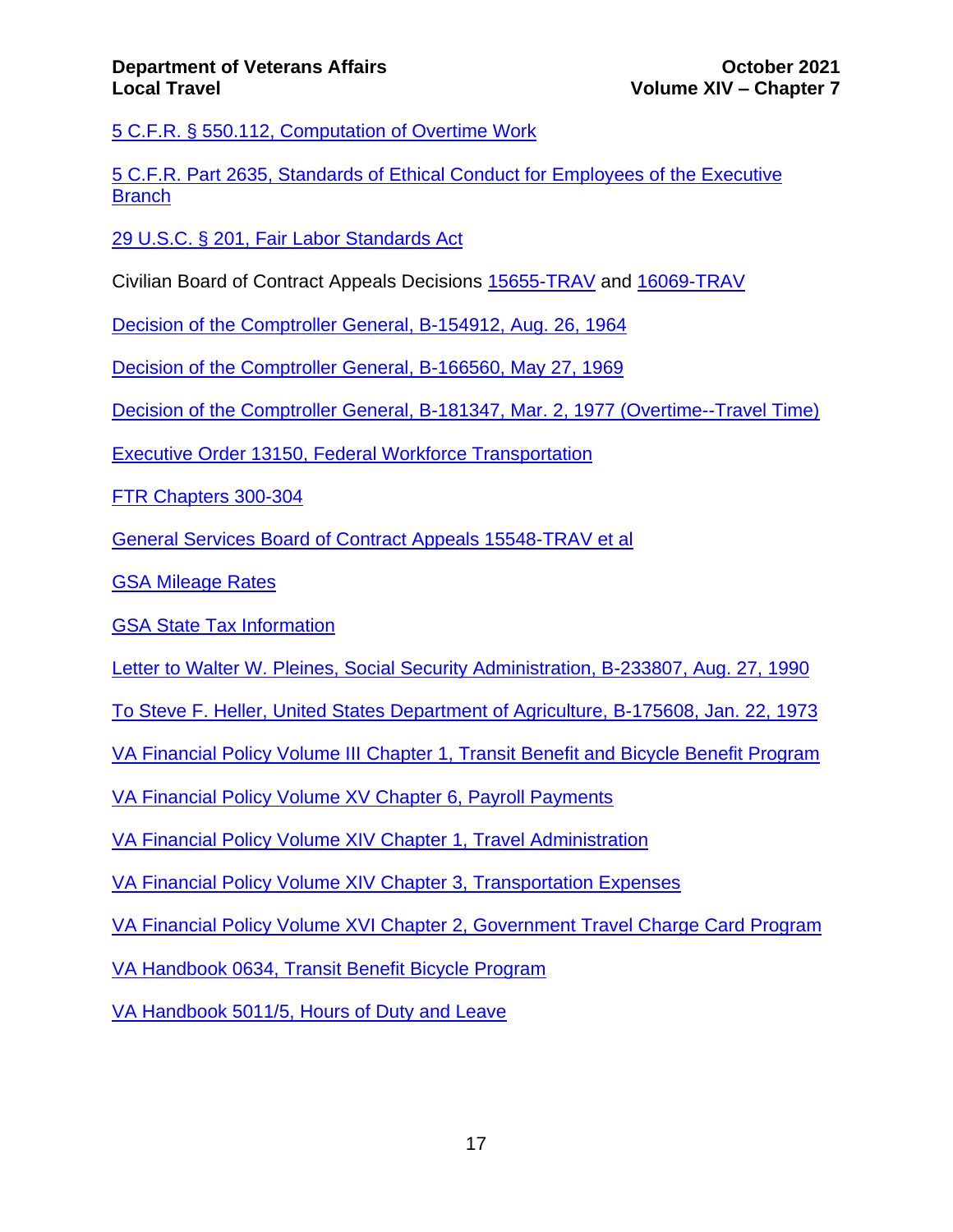### **Department of Veterans Affairs 6 and 2021**<br> **Department of Veterans Affairs Colume XIV – Chapter 7**

#### <span id="page-18-0"></span>**0707 Rescissions**

VA Financial Policy Volume XIV Chapter 7, Local Travel, June 2018.

#### <span id="page-18-1"></span>**0708 Questions**

Questions concerning these financial policies and procedures should be directed to:

VHA [VAFSCtravelpolicy@va.gov](mailto:VAFSCtravelpolicy@va.gov) VBA [TRAVEL.VBACO@va.gov](mailto:TRAVEL.VBACO@va.gov) NCA [NCABudgetService@va.gov](mailto:NCABudgetService@va.gov) OIT [VACOITTravel@va.gov](mailto:vacoittravel@va.gov) All Others [VAFSCtravelpolicy@va.gov](mailto:VAFSCtravelpolicy@va.gov)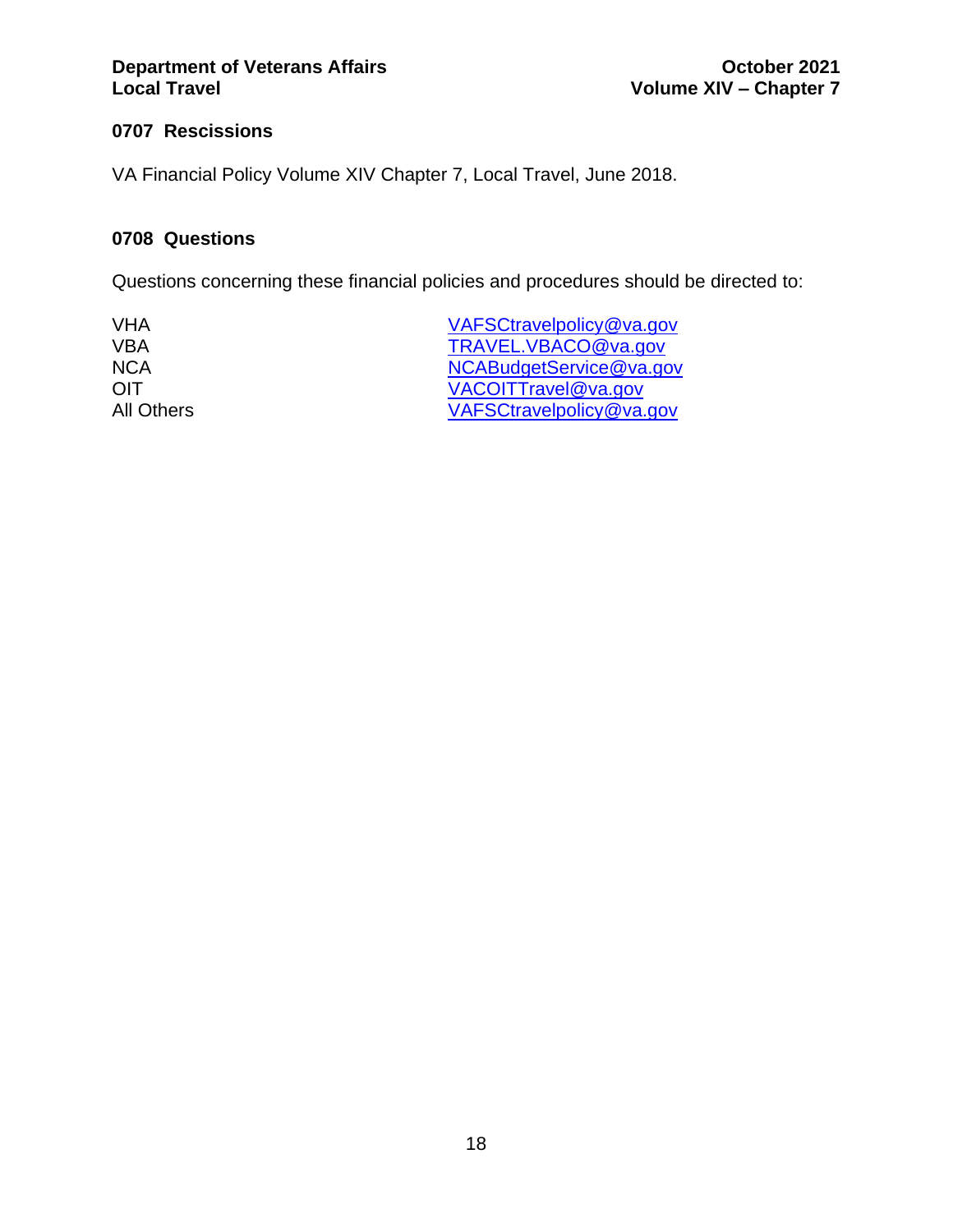<span id="page-19-0"></span>

| <b>Appendix A: Revision History</b> |  |  |
|-------------------------------------|--|--|
|-------------------------------------|--|--|

| <b>Section</b> | <b>Revision</b>                                                                                                                                                                                                                                                                                                                                                                                                                                                                                                                                                                                                                                                                                                           | <b>Office</b>        | <b>Effective</b><br><b>Date</b> |
|----------------|---------------------------------------------------------------------------------------------------------------------------------------------------------------------------------------------------------------------------------------------------------------------------------------------------------------------------------------------------------------------------------------------------------------------------------------------------------------------------------------------------------------------------------------------------------------------------------------------------------------------------------------------------------------------------------------------------------------------------|----------------------|---------------------------------|
| 0701           | Revised FTR supersedes Union agreements<br>statement.                                                                                                                                                                                                                                                                                                                                                                                                                                                                                                                                                                                                                                                                     | <b>APS</b><br>(047G) | August 2017                     |
| 070202         | Added local travel not subject to SECVA<br>June 29, 2017 memo, "Essential Employee<br>Travel". Identified two conditions when the<br>cost (not per diem) of lodging and/or meals<br>can be authorized in the local area;<br>Government Employee Training Act (GETA),<br>and occasional meals, moved and updated<br>from Vol XIV Ch. 2, Travel Per Diem. Under<br>GETA added support personnel.                                                                                                                                                                                                                                                                                                                            | <b>APS</b><br>(047G) | August 2017                     |
| 0703           | Added law references for reimbursing the<br>cost of lodging and/or meals for two<br>conditions in the local area.                                                                                                                                                                                                                                                                                                                                                                                                                                                                                                                                                                                                         | <b>APS</b><br>(047G) | August 2017                     |
| 0704           | Added responsibilities and guidance for<br>Senior Executive positions delegated<br>approval of local lodging and meal<br>expenses under GETA.                                                                                                                                                                                                                                                                                                                                                                                                                                                                                                                                                                             | <b>APS</b><br>(047G) | August 2017                     |
| 070502         | Added paragraphs C and D, providing<br>authority and approval request actions<br>required for each condition referenced<br>above in Section 070202, when the cost of<br>lodging and/or meals (not per diem) can be<br>reimbursed to VA employees. Under<br>paragraph C, added condition for support<br>personnel expenses, and OGC concurrence<br>on use of appropriated funds. Updated<br>delegation of authority for approval of<br>lodging and/or meals under GETA, based on<br>SECVA June 16, 2017 delegation. Removed<br>requirement for a travel authorization for<br>authorized GETA local travel, updating to<br>submit all local travel claims in VA's travel<br>system with signed GETA approval<br>memorandum. | <b>APS</b><br>(047G) | August 2017                     |
| 0706           | Added definition of Necessary Expenses to<br>clarify GETA requirements, with links to the<br>definition in applicable sections.                                                                                                                                                                                                                                                                                                                                                                                                                                                                                                                                                                                           | APS<br>(047G)        | August 2017                     |
| Various        | Changed local expense voucher to local<br>travel claim, a non-system-specific term.                                                                                                                                                                                                                                                                                                                                                                                                                                                                                                                                                                                                                                       | <b>APS</b><br>(047G) | August 2017                     |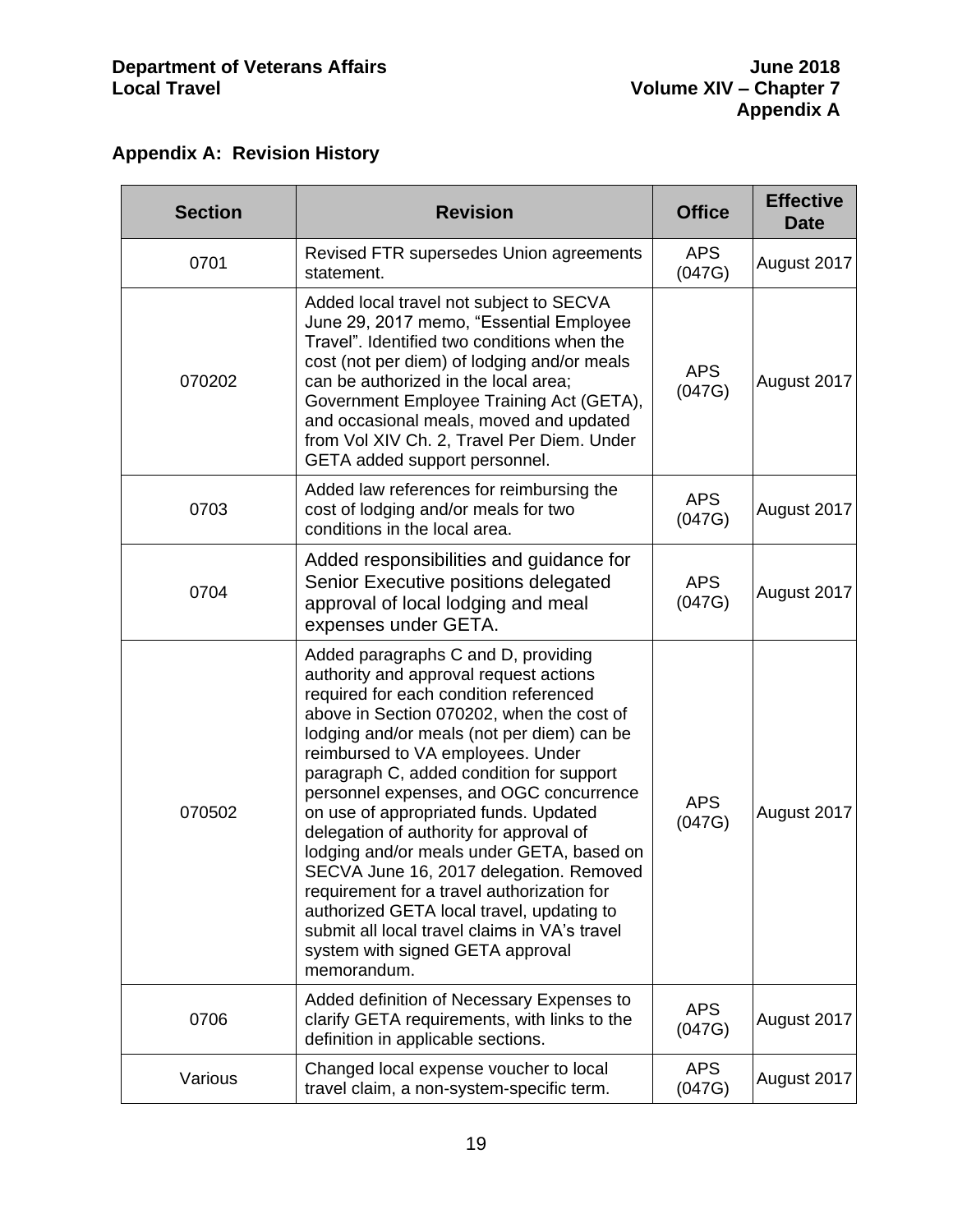#### **Department of Veterans Affairs June 2018 Local Travel Volume XIV – Chapter 7**

| <b>Section</b>                              | <b>Revision</b>                                                                                                                                                                                                                                                                      | <b>Office</b>          | <b>Effective</b><br><b>Date</b> |
|---------------------------------------------|--------------------------------------------------------------------------------------------------------------------------------------------------------------------------------------------------------------------------------------------------------------------------------------|------------------------|---------------------------------|
| Appendix D                                  | Replaced Per Diem in title with the<br>Necessary Expenses of Training, and<br>updated procedures to clarify approval<br>request justification requirements.                                                                                                                          | <b>APS</b><br>(047G)   | August 2017                     |
| Appendix E                                  | Removed, all local travel claims are required<br>to be submitted in VA's travel system.                                                                                                                                                                                              | <b>APS</b><br>(047G)   | August 2017                     |
| 0701 Overview                               | Added paragraph relating to Union master<br>agreements                                                                                                                                                                                                                               | <b>APPS</b><br>(047GA) | January<br>2013                 |
| 070201 Authority for<br><b>Local Travel</b> | Clarified local travel to apply to both official<br>station local radius and employee's<br>residence local radius.                                                                                                                                                                   | <b>APPS</b><br>(047GA) | January<br>2013                 |
| 070202 Actions for<br><b>Local Travel</b>   | Updated Vol III, Ch. 1, Transit Benefit and<br>Bicycle Benefit Program title. Added<br>employee responsibility for paying approved<br>charges on IBA travel card.                                                                                                                    | <b>APPS</b><br>(047GA) | January<br>2013                 |
| 0704 Roles and<br>Responsibilities          | <b>Removed Office of Financial Business</b><br>Operations; replaced with Office of Financial<br>Policy due to transition of Travel Policy<br>Services.                                                                                                                               | <b>APPS</b><br>(047GA) | January<br>2013                 |
| 070501 Approval for<br><b>Local Travel</b>  | Included provision for post-travel approval.                                                                                                                                                                                                                                         | <b>APPS</b><br>(047GA) | January<br>2013                 |
| 070502 Actions for<br><b>Local Travel</b>   | Added information on 6. Bicycles. Clarified<br>7. Approved Exceptions to Local Travel Per<br>Diem. Removed parking receipt requirement<br>of \$25 to fall under \$75 threshold. Updated<br>approving officials review to 3 days to<br>remain consistent for all local travel claims. | <b>APPS</b><br>(047GA) | January<br>2013                 |
| 0706 Definitions                            | Added Approving Official, Authorization,<br>Bicycle, GOV. Separated Telework and<br>Virtual to provide clarity.                                                                                                                                                                      | APPS<br>(047GA)        | January<br>2013                 |
| Appendix D                                  | Added Procedures for Requesting Per Diem<br>Approval in the Local Area                                                                                                                                                                                                               | <b>APPS</b><br>(047GA) | January<br>2013                 |
| Appendix E                                  | Added copy of SF1164, Claim for<br>Reimbursement for Expenditures on Official<br>Business.                                                                                                                                                                                           | <b>APPS</b><br>(047GA) | January<br>2013                 |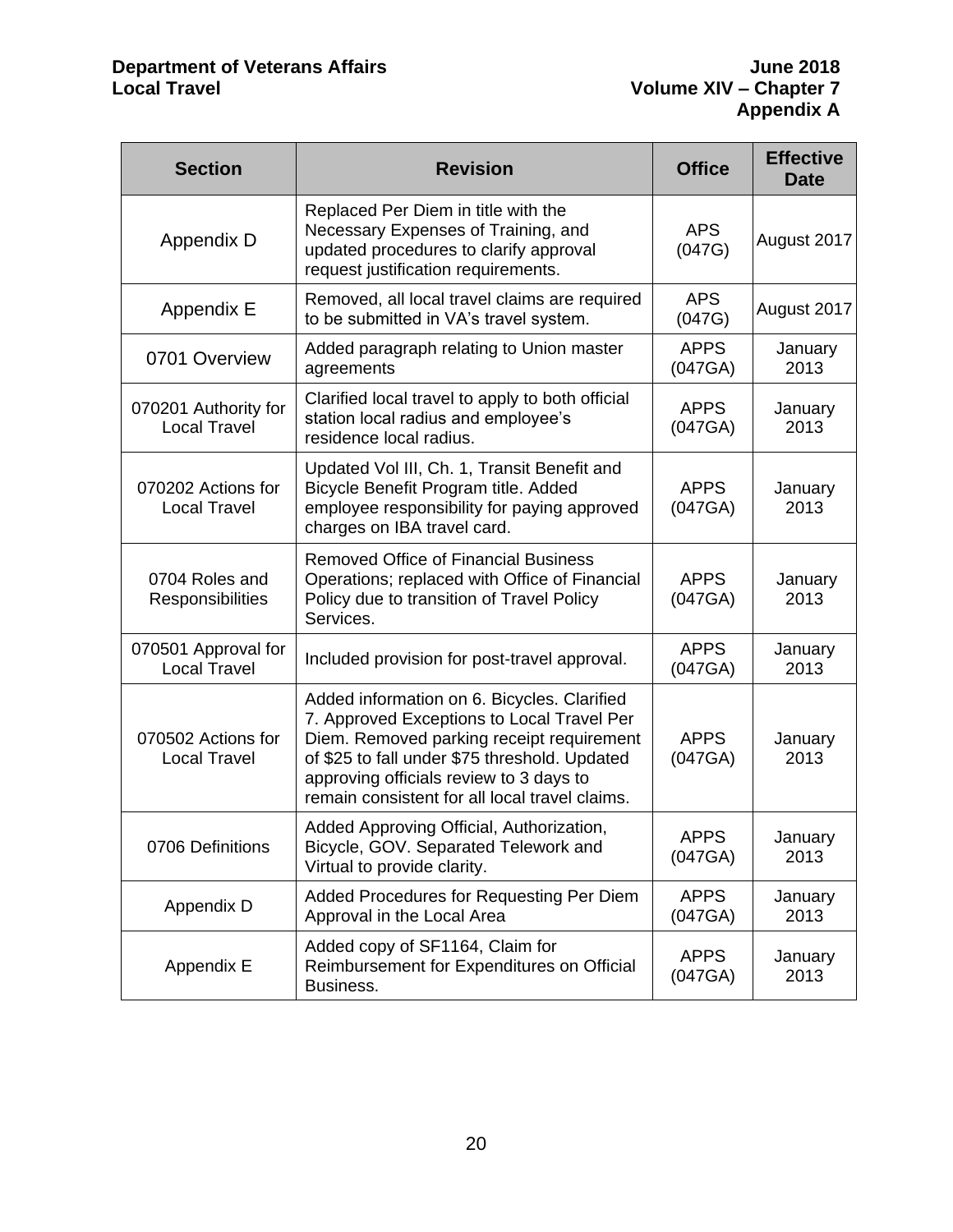#### <span id="page-21-0"></span>**Appendix B: Local Travel Examples**

A. Example 1.

Situation: Lisa is stationed at the VA office in Cleveland. Her daily commute by POV is 30 miles round trip. Her boss wants her to go to a conference at a hotel in the local commuting area. The distance from Lisa's home to the hotel is 50 miles round trip.

VA Reimbursement: Lisa would be reimbursed 20 miles net mileage over her normal daily commute.

| Round trip from home to conference: | 50 miles                |
|-------------------------------------|-------------------------|
| Less round trip from home to work:  | - 30 miles              |
| Net mileage reimbursement:          | 20 miles x mileage rate |

### B. Example 2.

Situation: Jill is stationed at the VA Medical Center in Kansas City. Her home is 20 miles from work. Jill's boss wants her to attend a meeting at another agency in the afternoon (7 miles from work). Jill returns home from the meeting location (10 miles to home).

VA Reimbursement: Jill *is not* authorized for local mileage reimbursement, since the distance traveled is less than the ordinary round trip commuting distance to work.

| Home to work:<br>Work to meeting: | 20 miles<br>7 miles |
|-----------------------------------|---------------------|
| Meeting to home:                  | 10 miles            |
| Total mileage for day:            | 37 miles            |
| Round trip from home to work:     | 40 miles            |

#### C. Example 3.

Situation: Gary is stationed at VA Central Office in Washington, D.C. He pays \$10 a day out of pocket for Metro services. Gary's boss wants him to attend a conference in Crystal City (30 miles from Gary's home). Gary drives his car.

VA Reimbursement: Gary would be reimbursed 60 miles round trip minus \$10 a day out of pocket Metro costs. When an employee receives a transit subsidy, the calculation of their out-of-pocket travel expense for local travel is based on the actual transportation cost incurred less the cost the traveler would have incurred without a transit subsidy.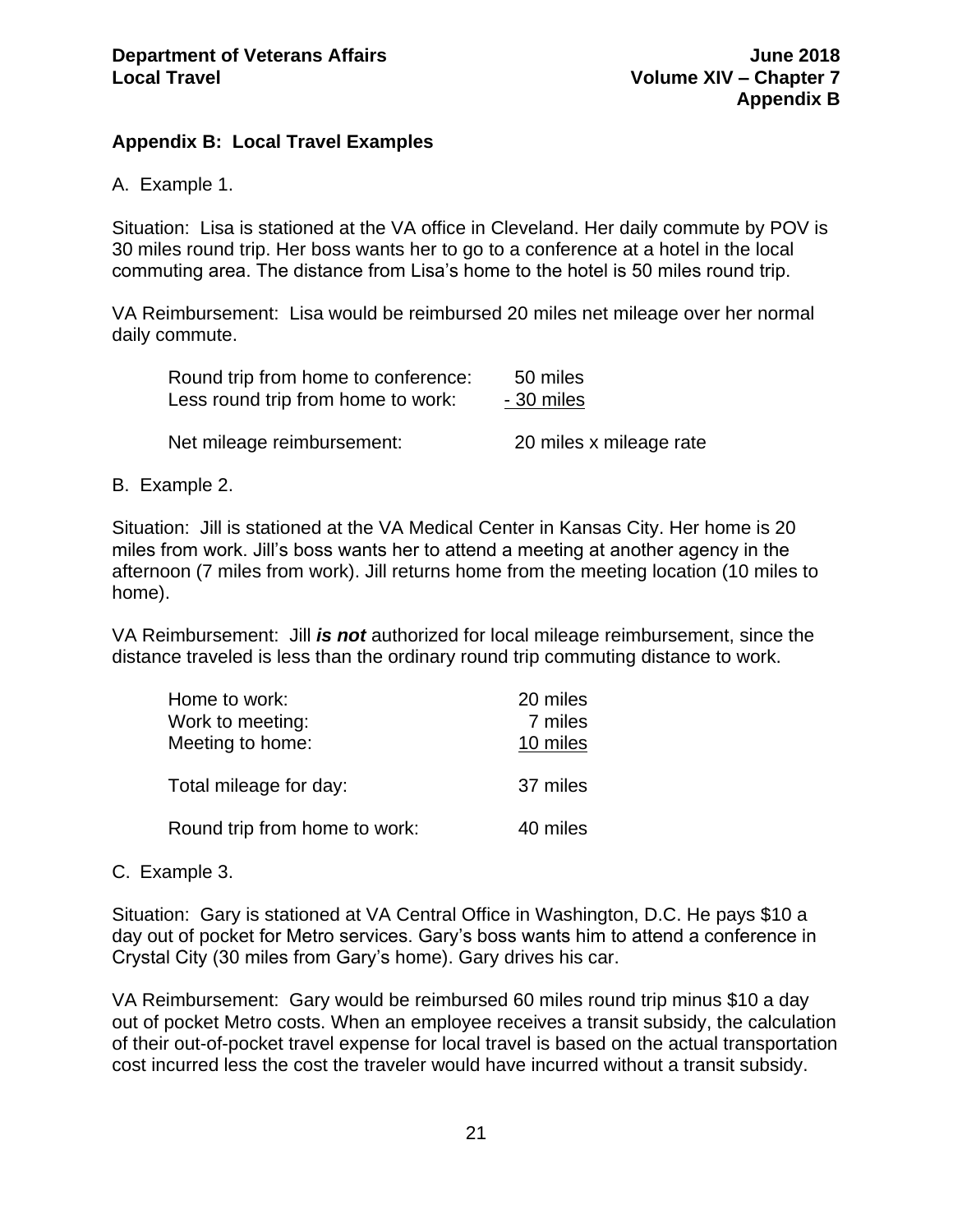| Home to conference: | 30 miles |
|---------------------|----------|
| Conference to home: | 30 miles |

Total mileage for day: 60 miles x mileage rate - \$10 Metro cost

D. Example 4a (Teleworker).

Situation: Sarah is a teleworker. She works from her mobile office (home) on Monday and Friday and reports to her official duty station on Tuesday, Wednesday, and Thursday. Her home is 30 miles from the official duty station. Her boss wants Sarah to attend training on Monday and Tuesday. The training site is 20 miles from Sarah's home.

VA Reimbursement: The normal commute mileage would not be determined from her mobile office on her telework days Monday and Friday. The regular commute to the official station is always deducted.

#### **Monday**

|         | Round trip home to training:<br>Less round trip home to work: | 40 miles<br>- 60 miles                 |
|---------|---------------------------------------------------------------|----------------------------------------|
|         | Total mileage for the day:                                    | - 20 miles (there is no reimbursement) |
| Tuesday |                                                               |                                        |
|         | Round trip home to training:<br>Less round trip home to work: | 40 miles<br>- 60 miles                 |
|         | Total mileage for the day:                                    | - 20 miles (there is no reimbursement) |
|         | E. Example 4b (Teleworker).                                   |                                        |

Situation: John is a teleworker. He works from his mobile office (other than home) on Thursday and Friday and reports to his official duty station on Monday, Tuesday, and Wednesday. His home is 10 miles from his mobile office and 43 miles from the official duty station. His boss wants John to attend a conference on Wednesday and Thursday. The conference is 25 miles from John's home.

VA Reimbursement: The normal commute mileage would not be determined from his mobile office on his telework days Thursday and Friday. The regular commute to the official station is always deducted.

Wednesday:

Round trip home to conference: 50 miles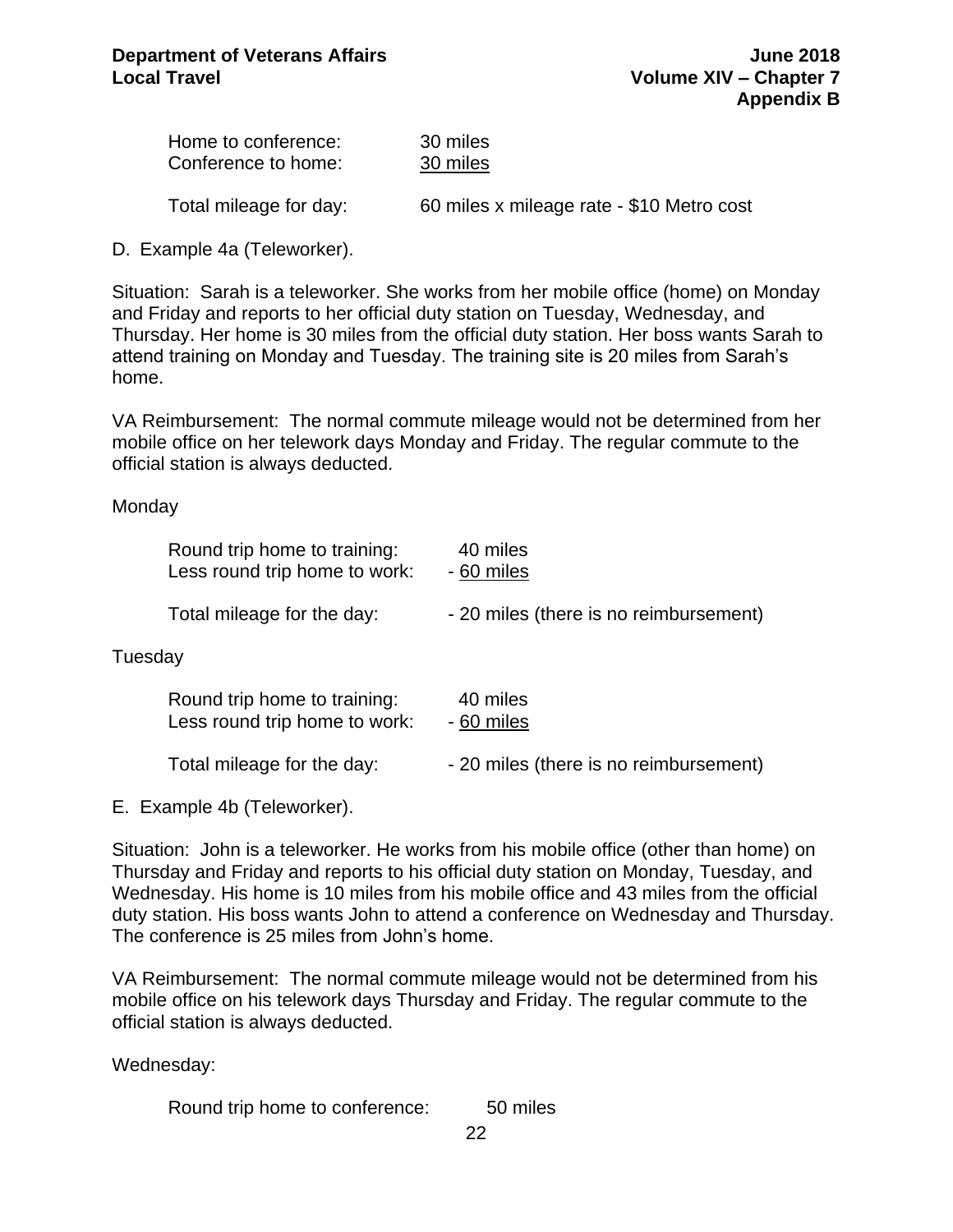Less round trip home to work: -86 miles Total mileage for the day:  $-$  36 miles (there is no reimbursement) Thursday: Round trip home to conference: 50 miles Less round trip home to work: -86 miles Total mileage for the day:  $-$  36 miles (there is no reimbursement)

F. Example 5a (Virtual Employee).

Situation: Charles is a virtual employee. He works from his virtual office (home) on a full time basis in Montgomery, Alabama. He is assigned to VA Central Office in Washington, D.C. His boss wants John to attend training on Monday. The training site is 20 miles from John's home.

VA Reimbursement: There is no deduction for a daily commute since his virtual office (home) is his official duty station of record.

| Home to training:          | 20 miles                         |
|----------------------------|----------------------------------|
| Training to home:          | 20 miles                         |
|                            |                                  |
| Total mileage for the day: | 40 miles x mileage reimbursement |

G. Example 5b (Virtual Employee).

Situation: Pete is a virtual employee. He works from his virtual office (Memphis VA Medical Center) on a full time basis. He is assigned to VA Central Office in Washington, D.C. His home is 15 miles from his virtual office. His boss wants Pete to attend a conference on Wednesday. The conference is 25 miles from Pete's home.

VA Reimbursement: The normal commute mileage would be calculated from his home to his virtual office (Memphis VA Medical Center), his official duty station of record.

| Round trip home to conference:<br>Less round trip home to work | 50 miles                         |
|----------------------------------------------------------------|----------------------------------|
| (virtual office):                                              | - 30 miles                       |
| Total mileage for the day:                                     | 20 miles x mileage reimbursement |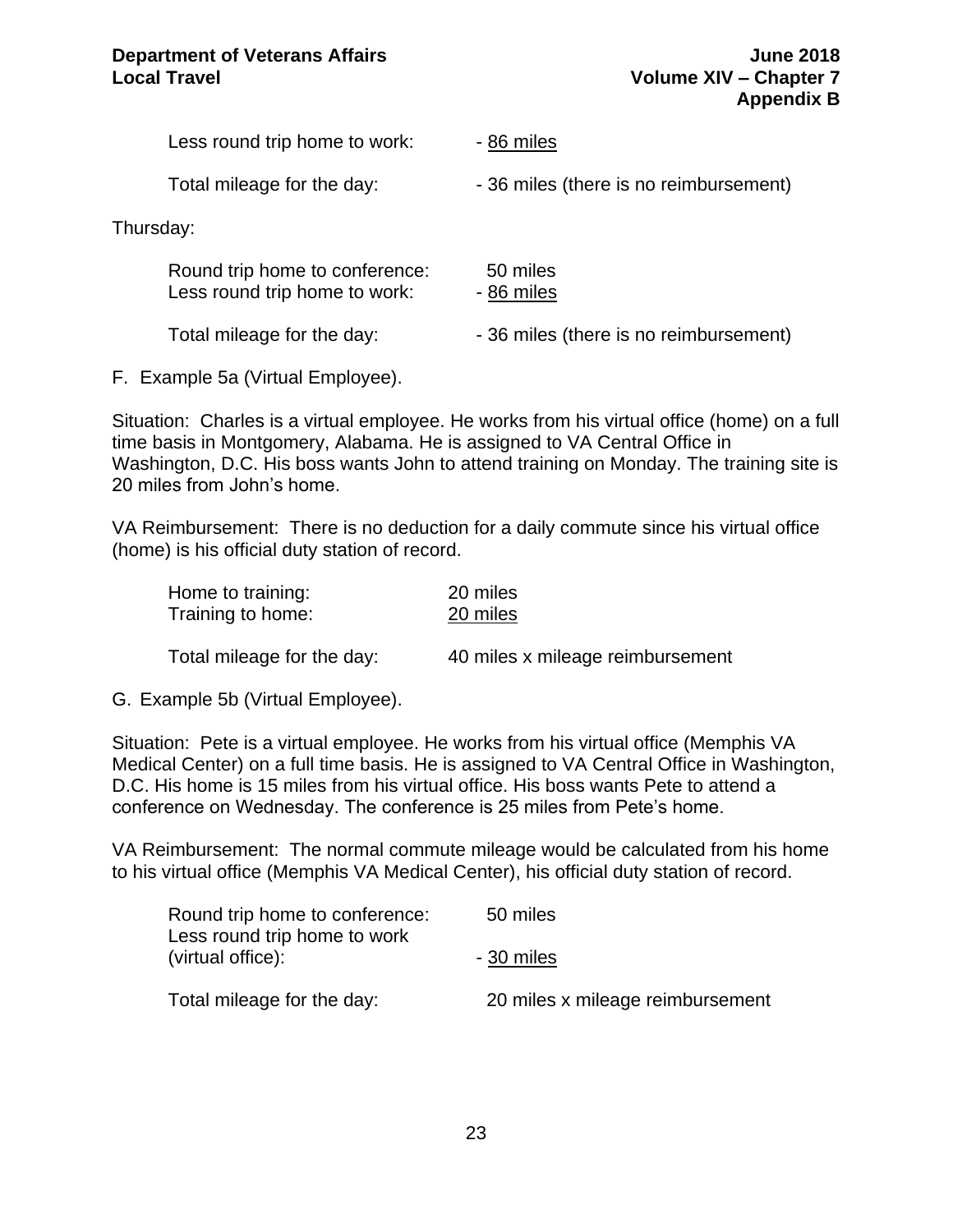H. Example 6a (Weekend/Non-Workday Employee).

Situation: John is called into the office on Saturday (non-workday) by his supervisor. The office parking lot cost is \$12 per day and John needs to park in the public parking lot incurring a cost of \$20.

VA Reimbursement: Parking \$20 - \$12 = \$8; reimbursed as cost in excess of daily commute.

| Round trip home to office: | 30 miles                               |
|----------------------------|----------------------------------------|
| Less daily commute         | - 30 miles                             |
| Total mileage for the day  | 0 miles (No reimbursement for commute) |

I. Example 6b (Weekend/Non-Workday Employee).

Situation: Susan is called into the office on Sunday (non-workday) by her supervisor. Susan's only means of transportation into work is the public bus; she does not own a car. The bus that services her home does not run on Sundays. Susan took a taxi into the office on Sunday.

VA Reimbursement:

| Cost of Taxi on Sunday:        | \$18.00 (round trip) |
|--------------------------------|----------------------|
| Workday roundtrip cost of bus: | $-6.00$ (round trip) |
| Reimbursement:                 | \$12.00              |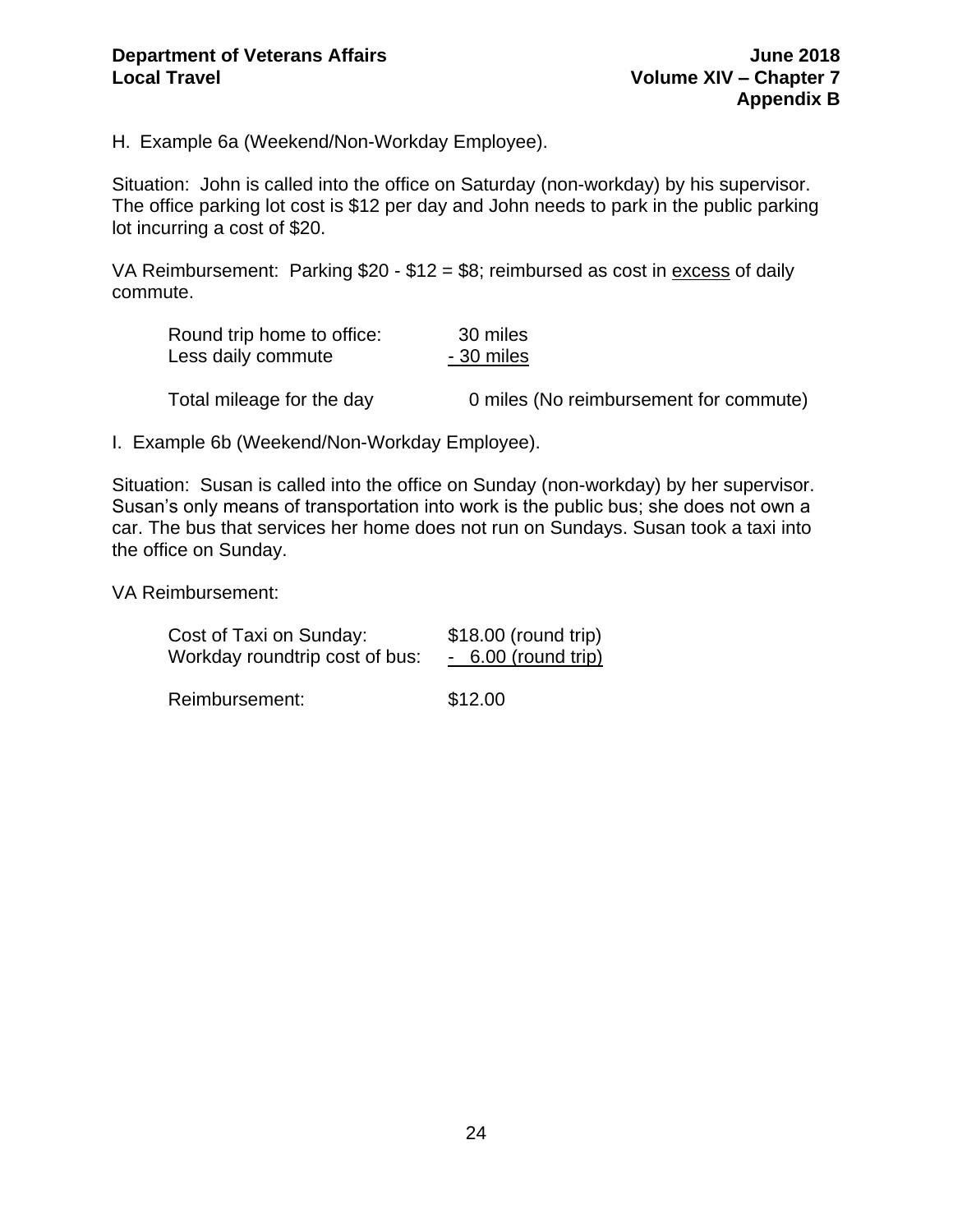#### <span id="page-25-0"></span>**Appendix C: Procedures for Requesting Approval for the Necessary Expenses of Training**

The instructions below are for submitting for approval of the necessary expenses for local area employees or support personnel who are required to attend a GETA event (reference [Section 070505](#page-11-0) for approval quidance).

In preparing a request for approval, all justifications must cite specific activities of the training event to substantiate the expenses requested for the training are necessary expenses. Simply citing policy to support the request is unacceptable and will not be authorized by the delegated Senior Executive.

Once concurrence is obtained from the Assistant Secretary for Human Resources and Administration the event is classified as a bona-fide GETA training, the requesting office will forward the approval memorandum to their respective Deputy Secretary, Under Secretary, Assistant Secretary, or Other Key Official for signature. Once approved the requesting office must provide a copy of the signed approval to all authorized local travelers.

When approval is obtained, the employees specified will be reimbursed for the authorized lodging and/or meal expenses on a local travel claim. The approval memorandum must be attached to the travel claim when submitted. Receipts are required for lodging, and for a meal if in excess of \$75.

**Request for Approval.** The requesting office must prepare a memorandum including the following information in the paragraph number indicated:

- 1. **Training Information**. The number of attendees from the local area, and a separate number identifying any local support personnel, for whom lodging and/or meal(s) are being requested; the costs for lodging and for meals per attendee and support personnel, and the overall total cost for attendees, and total cost for support personnel, the name of the training event, the dates of the event, and a brief description of event.
- 2. **Justification for Lodging and Meals.** The agenda or event specific information justifying attendees and support personnel to incur lodging and/or meals (reference [Section 070505](#page-11-0) for guidance).
- 3. **Defined Local Travel Area.** The defined local travel area of the participant(s) official station and the location of the training as being within the local area.
- 4. Nothing to insert, paragraph reads as required.
- 5. **Delegation Authority.** Identify the current delegation of authority.
- 6. **Requirements for Authorization.** The Assistant Secretary for Human Resources and Administration has concurred the event has been classified as a bona-fide GETA Training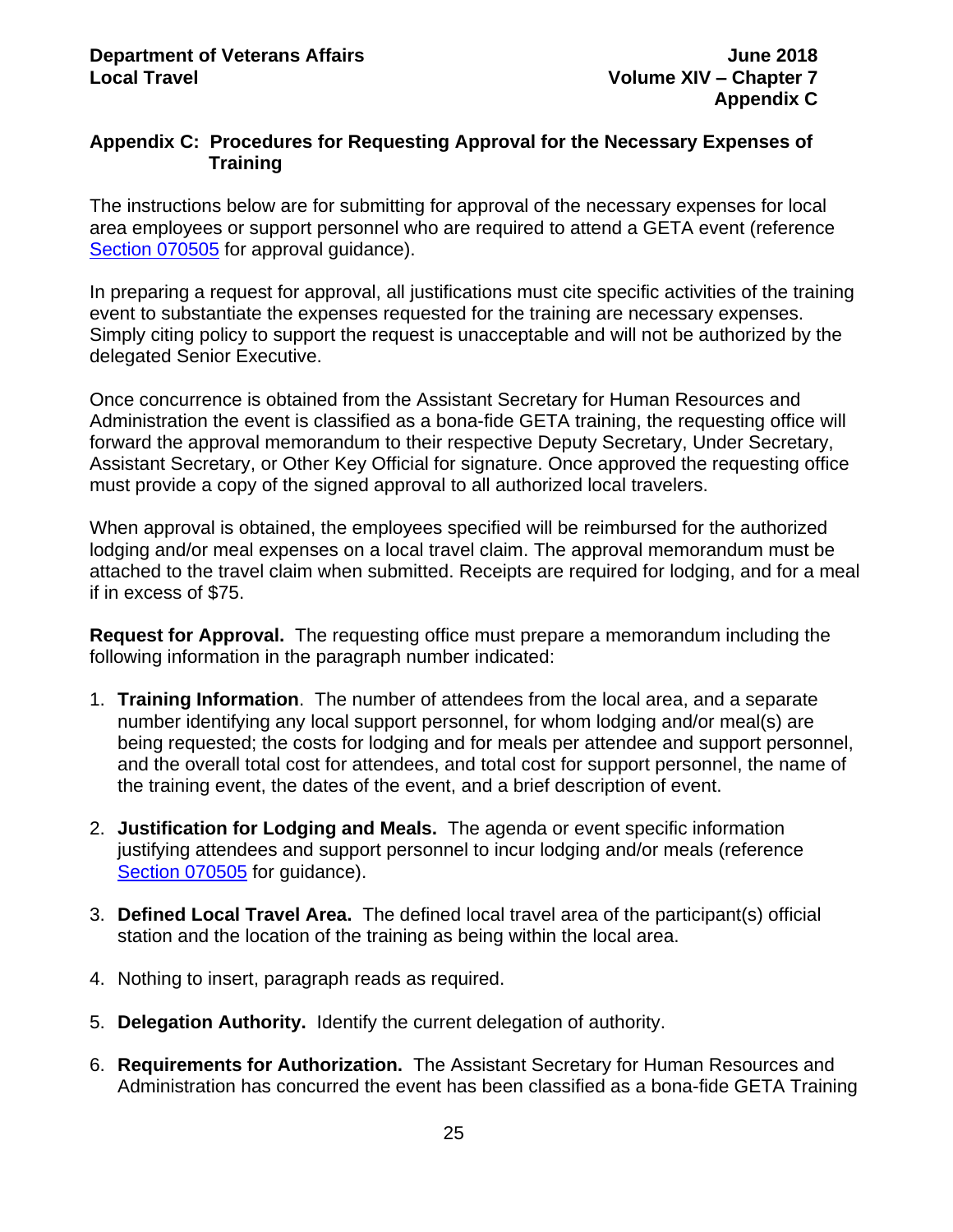Event; and meals and lodging have been determined to be necessary expenses for the training by the approving official.

7. **Contact Information.** The requesting organization's point of contact information.

### **\*\* SAMPLE \*\***

### **Department of Contract Contract Contract Memorandum**

# **Veterans Affairs**

Date:

From: (Title of Requesting Official)

Subj: Approval of the Necessary Expenses of Training for Locally Based Employees (VA document processing system # if applicable)

To: (Deputy Secretary, Under Secretary, Assistant Secretary, or Other Key Official)

- 1. The purpose of this memorandum is to request your approval for lodging and meal (*specify which expense lodging, meals, or lodging and meals*) expenses for (*enter # of attendees and # of support personnel*) at the upcoming training event *(name of training)*. The dates requested for lodging and/or meals are (*include dates)*. (*Provide brief description of the training)*.
- 2. The attendees (*and support personnel if applicable*) will participate in (*indicate the event specific justification which would require attendance and necessitate the lodging, and separately for meals under* [Section 070505\)](#page-11-0). (*Update the following sample table to reflect cost information for approval per procedure 1. Training Information*).

| <b>Locality Per Diem Rates</b><br>Lodging/Meal Rate-\$250/\$64 |    | Daily<br>Lodging          | Daily<br>Meal      | <b>Number</b> | <b>Total Cost</b> | Cost<br>Per |
|----------------------------------------------------------------|----|---------------------------|--------------------|---------------|-------------------|-------------|
| Breakfast/Lunch/Dinner-<br>\$16/\$17/\$31                      |    | <b>Cost Per</b><br>Person | Cost Per<br>Person | of days       |                   | Person      |
| Local Number of<br><b>Attendees</b>                            | 57 | \$201.00                  | \$17.00            | 2             | \$24,852.00       | \$436.0     |
| <b>Local Number of Support</b><br><b>Staff</b>                 | 10 | \$0.00                    | \$17.00            | $\mathcal{P}$ | \$340.00          | \$34.00     |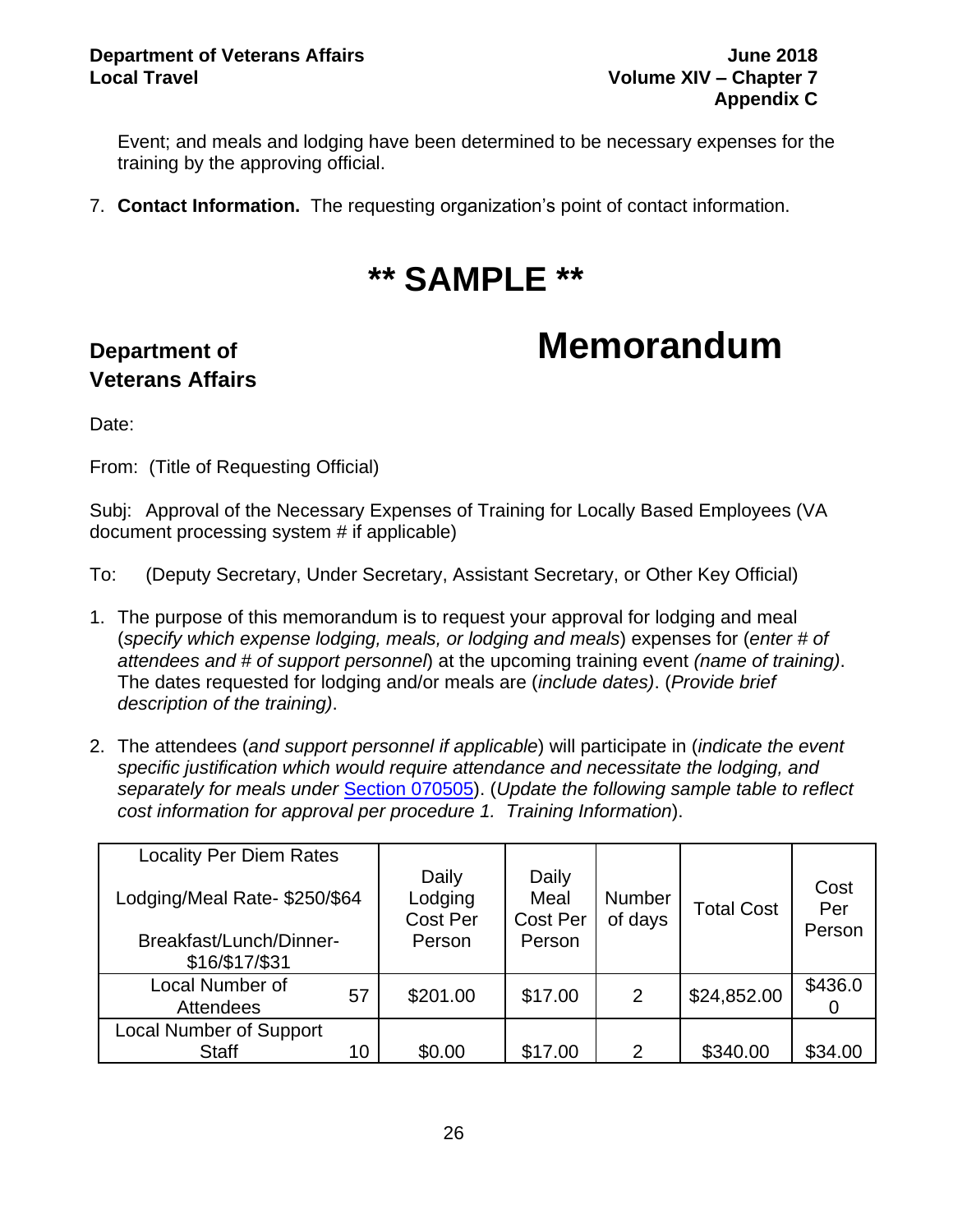- 3. The defined local travel area for the official station is (insert). The location of the training is (indicate location) which falls within the defined local area.
- 4. Employees are not entitled to per diem while in a local travel status. In accordance with VA Financial Policy, Volume XIV, Travel, Chapter 7, Local Travel, Section 070505, as an exception, VA may authorize the cost of lodging and/or meals as a "necessary expense of training" in the local area if an employee is attending or supporting a Government Employees Training Act (GETA) event (5 U.S.C. 41). The Assistant Secretary for Human Resources and Administration must determine if the event qualifies as a training event under GETA, based on the guidelines in [5 U.S.C. § 4101](https://www.gpo.gov/fdsys/pkg/USCODE-1994-title5/pdf/USCODE-1994-title5-partIII-subpartC-chap41-sec4101.pdf) and [§ 410.404.](https://www.gpo.gov/fdsys/pkg/CFR-2012-title5-vol1/pdf/CFR-2012-title5-vol1-part410.pdf)
- 5. In accordance with Secretary of Veterans Affairs Memorandum, "Delegation of Authority for Travel and Conferences", the authorization to make this determination is delegated to the Deputy Secretary, Under Secretaries, Assistant Secretaries, and Other Key Officials, with no further re-delegation authorized.
- 6. The following requirements have been met for authorizing reimbursement of lodging and/or meals in the local area:
	- a. The event has been classified as a bona-fide training event and concurred on by the Assistant Secretary for Human Resources and Administration.
	- b. I have made the determination all (attendees and support personnel as applicable) are required to partake of meals and the associated cost is necessary to achieve the objectives of the training.
	- c. I have made the determination all (attendees and support personnel as applicable) are required to stay in the same local hotel is necessary to achieve the objectives of the training.
- 7. Should you have any additional questions or need additional information please contact (provide name, title, and contact information).

\_\_\_\_\_\_\_\_\_\_\_\_\_\_\_\_\_\_\_\_\_\_\_\_\_\_\_\_\_\_\_\_\_ \_\_\_\_\_\_\_\_\_\_\_\_\_\_ (Executive or Event POC) Date

Recommend: Approve / Disapprove

\_\_\_\_\_\_\_\_\_\_\_\_\_\_\_\_\_\_\_\_\_\_\_\_\_\_\_\_\_\_\_\_\_ \_\_\_\_\_\_\_\_\_\_\_\_\_\_